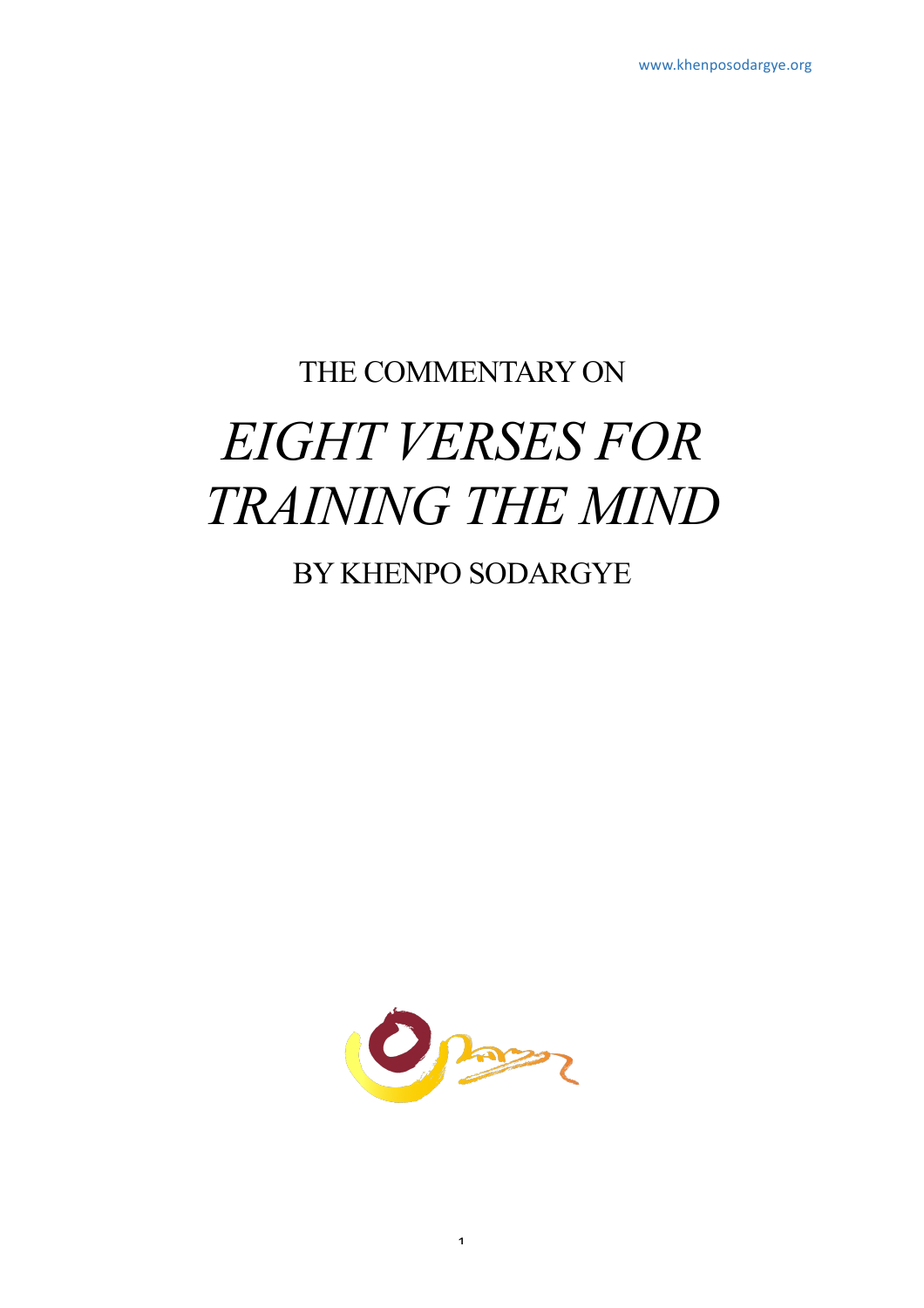# **Table of Contents**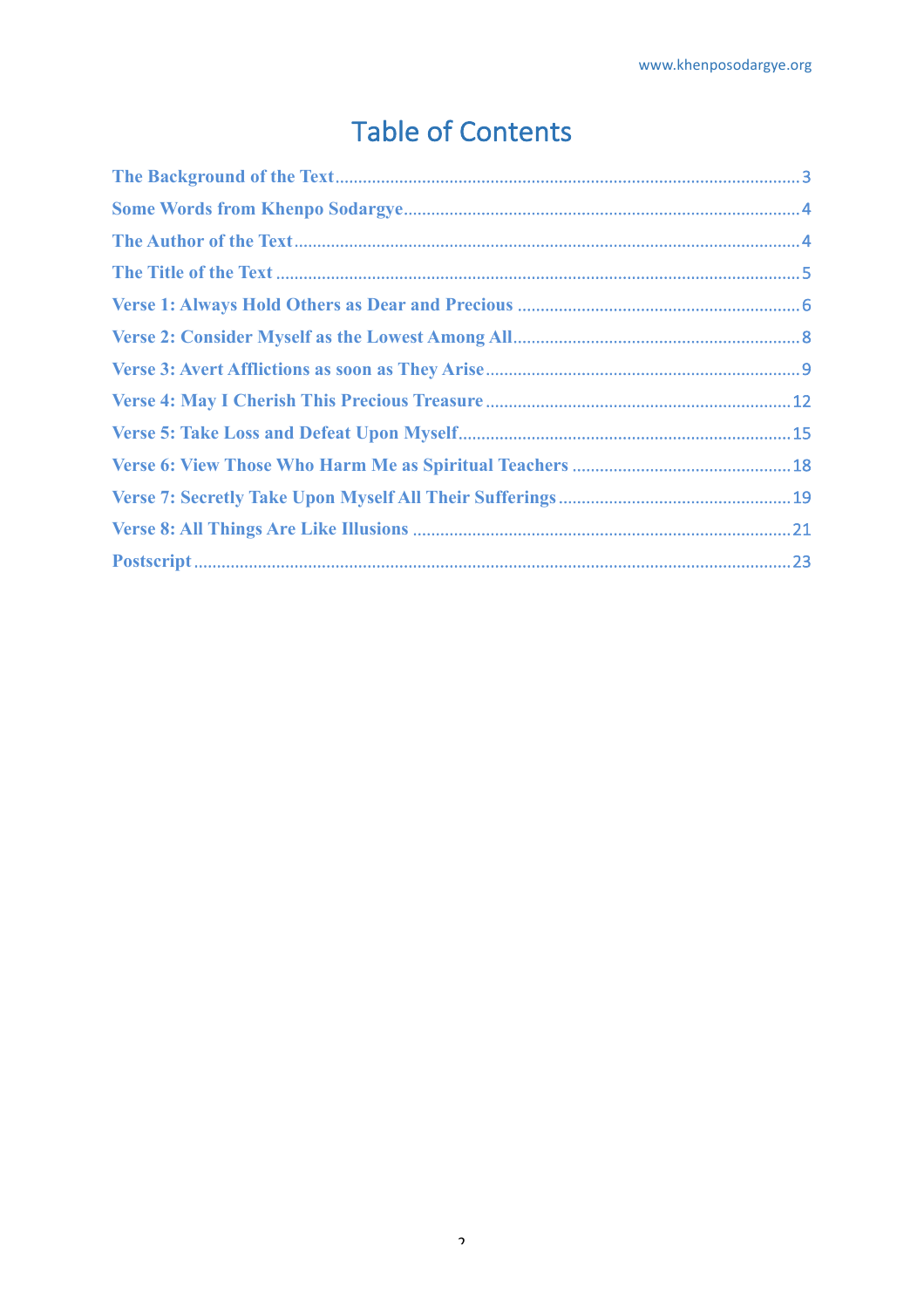#### **The Background of the Text**

This short text was paid high attention by many great masters throughout the history. H.H. Jigme Phuntsok Rinpoche regarded this text as the principal instruction among all the Dharma teachings he imparted. In his life, he had taught this text dozens of times. Once His Holiness told his students, "To be a genuine Dharma practitioner, one must grasp the meaning of three commentaries, which are *The Thirty-Seven Practices of a Bodhisattva* by Thogme Zangpo, the *Three Principal Aspects of the Path* by Lama Tsongkhapa and the *Eight Verses for Training the Mind* by Geshe Langri Tangpa." He required the sangha at Larung Gar to recite these three commentaries.

Patrul Rinpoche had a story about this text in his famous book *The Words of My Perfect Teacher*:

Once, Geshe Chekawa, who knew many teachings of both the New and the Old Traditions and who knew many texts by heart, went to see Geshe Chakshingwa. On his pillow he saw a small text, and when he opened it he came across this sentence:

*I will take defeat upon myself, And give the victory to others.*

"What a wonderful teaching!" Chekawa thought, and he asked Chakshingwa what the teaching was called.

"It's *The Eight Verses of Langri Thangpa*." said Chakshingwa.

"Who holds these instructions?"

"Geshe Langri Thangpa himself."

Chekawa was determined to receive these teachings. First he went to Lhasa and spent some days circumambulating the sacred places. One evening, a leper from Langthang told him that Langri Thangpa had passed away. Chekawa asked who was the successor of the lineage and was told that there were two potential successors, Shangshungpa and Dodepa, but they could not agree on the succession matter.

However, they were not arguing out of competitiveness. Shangshungpa would tell Dodepa, "You are the older, you take the succession. I will serve you as though you were Langri Thangpa himself." But Dodepa would answer, "You are the more learned. You shall be the successor!"

Although their disagreement about the succession was out of their pure perception of each other, Chekawa interpreted it as a shortcoming and considered neither of them to be the holder of Langri Thangpa's teaching. He tried to find out who was its best holder, and everybody told him that it was Sharawa.

Sharawa was giving a teaching of many volumes to thousands of the Sangha members. Chekawa had listened to him for a few days, but did not hear him say a word about the teaching he sought.

"He seems not to have it either," he thought, "but I'll ask him. If he has this teaching, I'll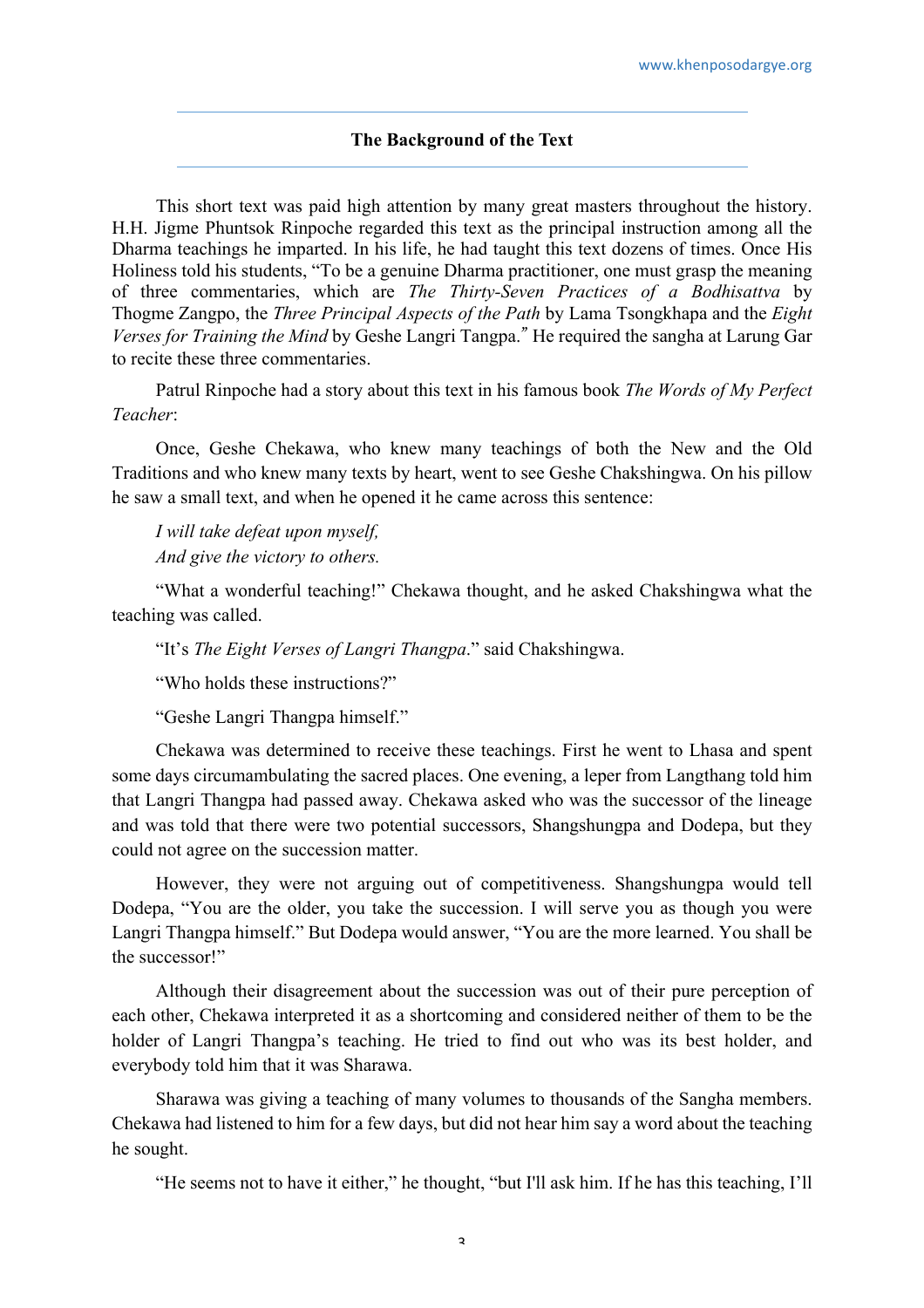stay. Otherwise I'd better move on." So Chekawa went to see Sharawa, who was circumambulating a stupa. He spread out a cloth on the ground and invited Sharawa to sit down for a moment saying, "I have something to ask you."

"Venerable Monk," said Sharawa, "what is your problem? Personally, I've always found all my answers on my meditation cushion."

"I read these words in a text: 'I will take defeat upon myself, and give the victory to others.' I liked them very much. Is this a profound teaching or not?"

"Venerable monk," Sharawa replied, "whether or not you like this teaching, it is the one you can only dispense with if you don't want to attain Buddhahood."

"Do you hold this teaching?"

"Yes. It's my main practice." Sharawa replied.

"Then I beg you, teach it to me." said Chekawa.

"Can you stay with me for a long time?" Sharawa asked. "If you can, I will teach it to you."

From him, Chekawa received guidance according to his experience in a continuous course of mind training that lasted six years. Through practicing it he was able to rid himself completely of every trace of selfishness.

**Some Words from Khenpo Sodargye**

The *Eight Verses for Training the Mind* can bring tremendous benefits to the practice of both Sutrayana teachings and Tantrayana teachings. I give the teaching on this text on the request of a few disciples, and I am very grateful to them.

The words of this text are simple, but their meaning is profound. I have added some scriptural evidences and stories, so that you may get a better understanding. I wish I could talk more, but I regret to tell you that I, myself, have not practiced it so well and have had only a little understanding and relevant experience. Perhaps, relying on that small amount of experience, I can share a bit more of this topic with you. I believe that this text will be of great help to the majority of dharma practitioners, both in their practices and as a way to help them to behave properly.

Actually, only Bodhisattvas abiding on the first level or above, can fully perfect the practice of *Eight Verses for Training the Mind*. Nevertheless, we can do similar practices. With these pith instructions, and with the blessing of the guru, work with it in our mind continuum as much as we can, and gradually, we will veer to such a status in our spiritual practice.

#### **The Author of the Text**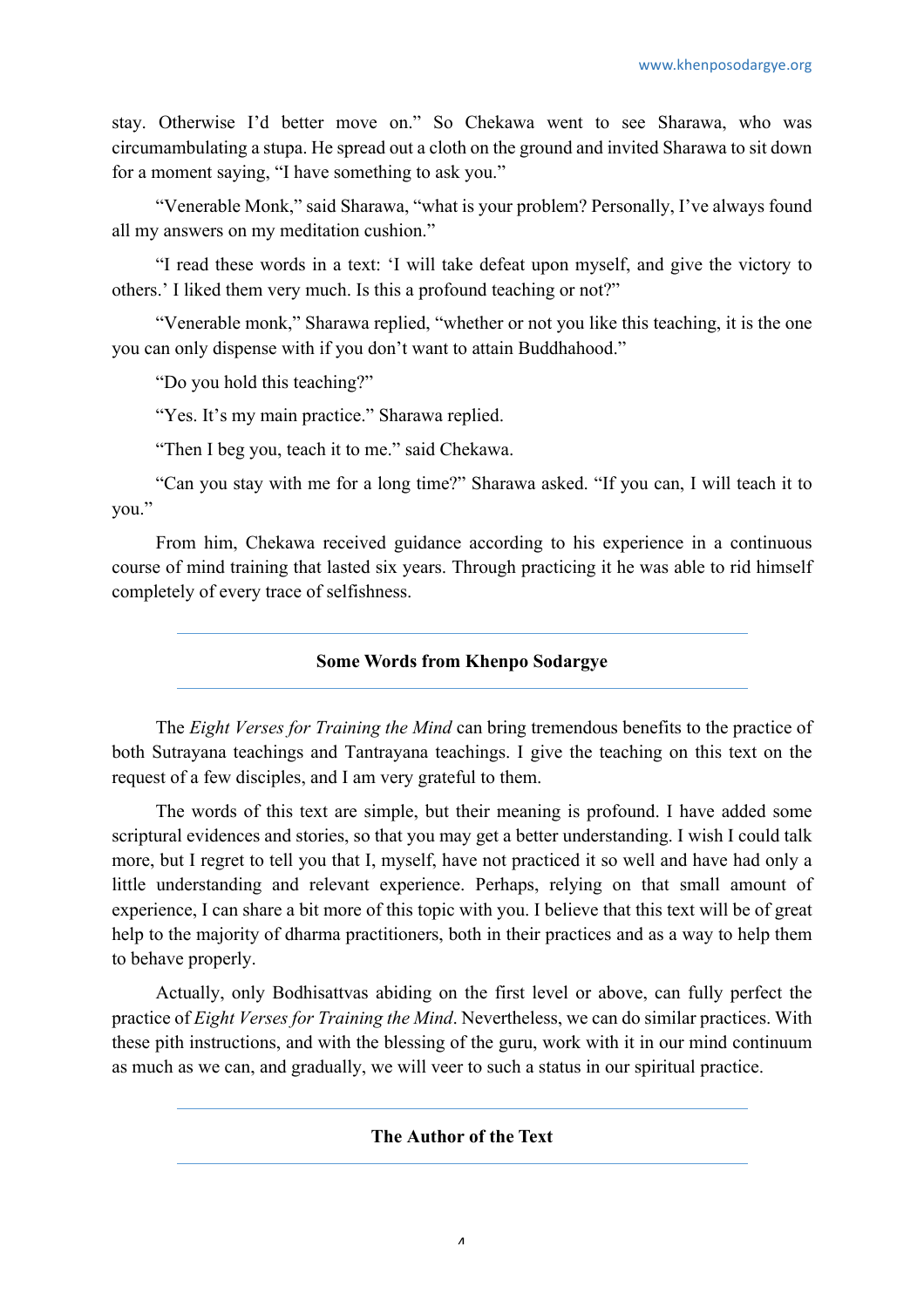Kadampa Geshe Langri Tangpa was one of the two main disciples of Geshe Potowa, who was among the six senior disciples of Lord Atisha. Langri Tangpa once made an aspiration: May I benefit sentient beings in the appearance of a Bhikshu in all my lifetimes. Then Palden Lhamo (Glorious Goddess), a Dharma protector, also made an aspiration: As Langri Tangpa made such a wish, I also promise to protect and support him to accomplish all his activities. Because of this, the lineage disciples of Langri Tangpa all have Palden Lhamo as their Dharmapala.

Geshe Langri Tangpa upheld the pure precepts during his whole life. After practicing in a secluded place for a long time, he began to accept disciples and imparted Dharma teachings to them. It is said that he had over 2000 disciples as his retinue. He built the Langtang Monastery at the place called Langtang, so people named him "Langri Tangpa". He never smiled in his life except on one occasion when a mouse tried to move a piece of turquoise on his mandala plate. The mouse was trying desperately to push the turquoise but could not manage, so he called over another mouse to come and help him and together they tried to move it. That made Langri Tangpa smile, which was the only time that he smiled.

He had a permanently gloomy expression, so people used to call him "Langthangpa Gloomy Face". One of his disciples asked him not to be so gloomy, and he replied, "When I think about all the endless suffering in the samsara, and there is no happiness in the three realms, how could I ever possibly smile?"

Patrul Rinpoche once said, "When you meditate on the suffering of samsara, you should meditate it at all times, like Langri Tangpa, and thus arouse a genuine renunciation of samsara from the bottom of your heart."

The detailed biography of Geshe Langri Tangpa can be found in the *Blue Annals*.

# **The Title of the Text**

The *Eight Verses for Training the Mind* is not a complete commentary. According to the defined structure of Buddhist scriptures originated in India, a special feature of a text is to have a homage verse at the beginning, and a dedication verse in the end. This feature is used to differentiate the Buddhist scriptures from non-Buddhist ones. The homage verse can tell if the text belongs to the sutra pitaka, vinaya pitaka or abhidharma pitaka, and what is the tradition and deity of the author, etc. But this text has no homage verse nor dedication verse, actually it is a lojong (mind training) among Langri Tangpa's pith instructions on Dharma practice.

Lojong means observing and training one's own mind, and is the most important practice in Buddhism. This text was composed on the basis of the bodhichitta pith instructions of Lord Atisha and Geshe Potowa. The eight verses in this text are eight key instructions of Mahayana practice. They look independent but are in a logic sequence, and form a complete lojong system.

For some beginners or those who don't really want to put them into practice, the eight verses might seem simple. For the genuine Dharma practitioners, however, the practice of even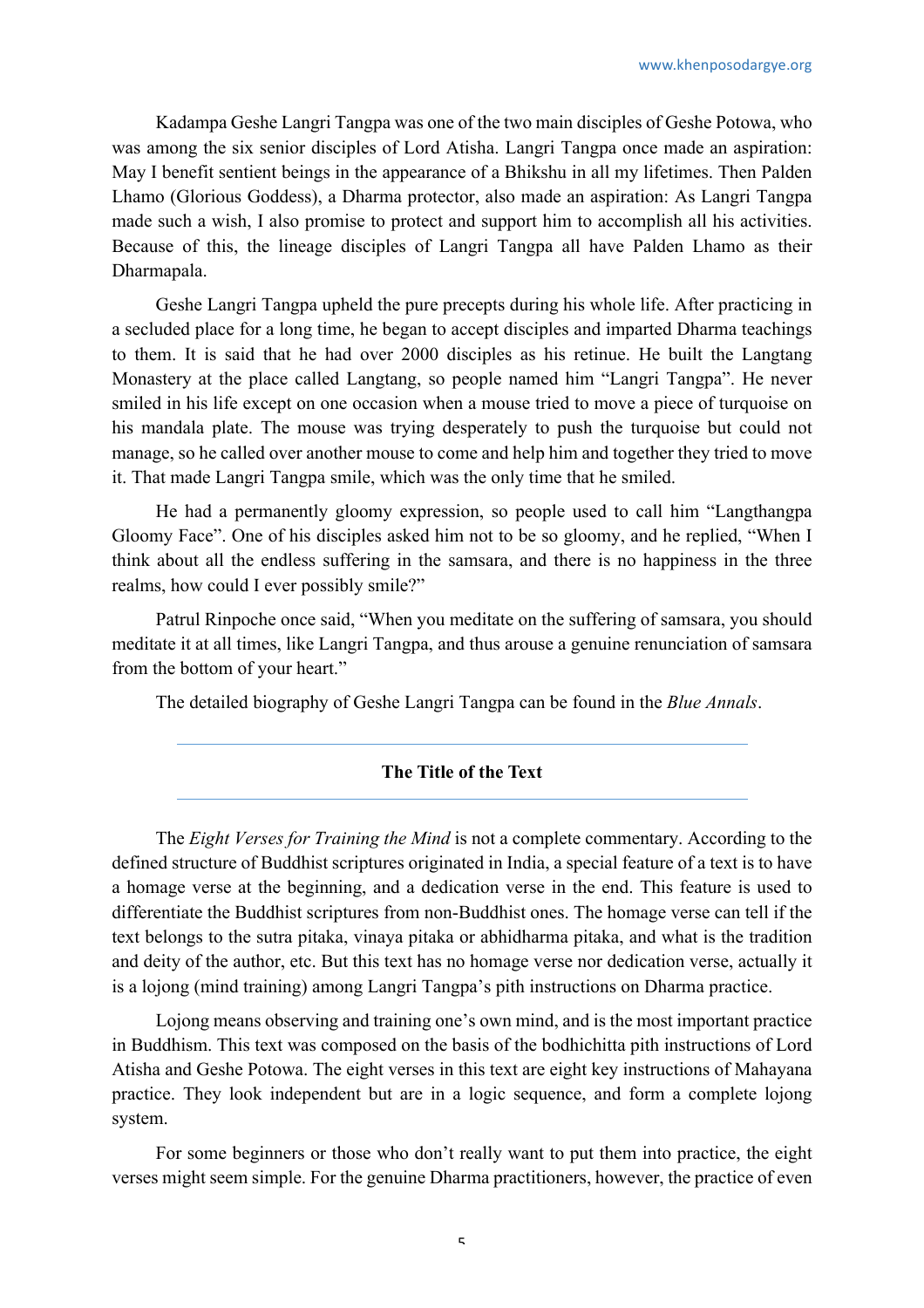one of these verses is of great benefit. One can even attain enlightenment by just practicing one or half of the verse in his or her life.

# **Verse 1: Always Hold Others as Dear and Precious**

*By thinking of all sentient beings As more precious than a wish-fulfilling jewel For accomplishing the highest aim, I will always hold them dear.*

Every genuine dharma practitioner should hold fully to an aspiration like this: "I will think of all sentient beings who inhabit the three realms and are wandering in samsara, they are more precious than the wish-fulfilling gem; for this reason, I am determined to work for the ultimate benefits and well-being of all sentient beings, who I will always hold as dear and precious. This I will do gladly."

a. Why sentient beings are more precious than a wish-fulfilling jewel?

The wish-fulfilling gem can only grant us temporary benefits, such as the treasures of property and money. It does not have the power to grant us the greatest benefit, which is ultimate nirvana. For this, we can look to the countless sentient beings who, in themselves, comprise a sublime field of merit. If we plant the seed of Bodhi in this fertile field, it will bring to us a harvest of both temporary worldly happiness, in the near term, as well as the eventual, transcendent, ultimate happiness.

For instance, with respect to the paramita of generosity, which is one of the six paramitas: if there were no sentient beings, there would be no focus for the practice of giving, which would mean that there would be no way for us to carry out an act of generosity. As for the paramita of discipline, since disturbing emotions arise due to sentient beings, there would be no way for vowed discipline to be conducted to counteract disturbing emotions if there were no human beings involved.

Furthermore, in the case of the paramita of patience, as Shantideva has said: "Transcendent patience does not come to be, when harm is absent." If there were no sentient beings feeling resentment, there would be no patience that could be practiced, nor would there be the merit of patience. The list goes on; the paramitas of diligence, concentration, and wisdom, can only be completed by relying on sentient beings. If there were no sentient beings, there would be no perfecting of the six paramitas and the ten thousand performances of a Bodhisattva, and so the attaining of unsurpassed Buddhahood would merely be a dream too far away to be reached.

We should, therefore, work to fulfill both the temporary aspirations and ultimate aspirations of sentient beings through our spiritual practices, which include, holding a caring and cherishing mind towards sentient beings in every minute, in every second, of everyday life. Practitioners with such qualities can be considered to have a true mind of loving kindness and great compassion; such a mind is the true manifestation of the spirit of Mahayana, known as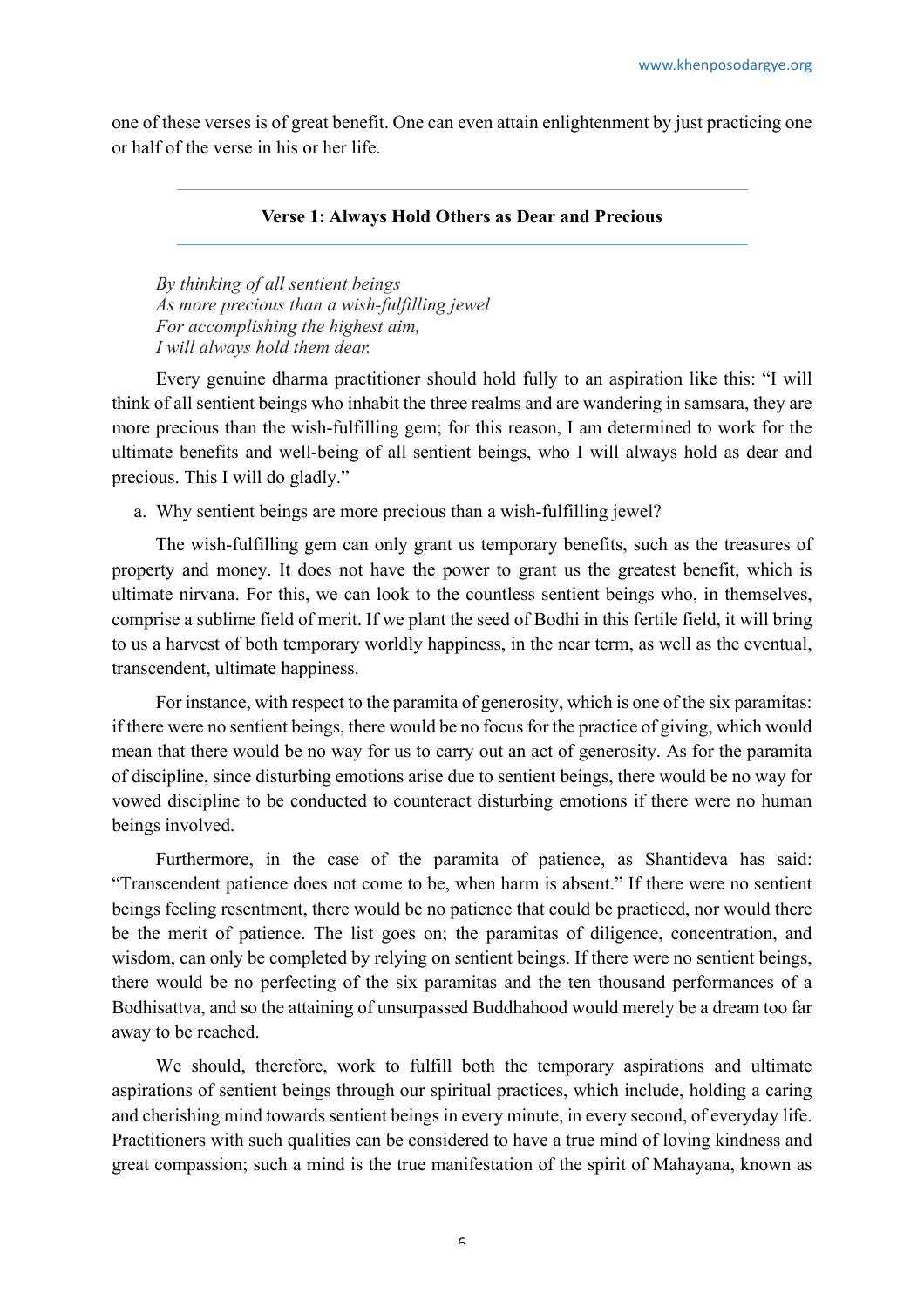#### Bodhicitta.

b. The usual pitfall of ordinary dharma practitioners

The great Kadampa masters of the past, like Geshe Langri Tangpa, all had a noble morality and a virtuous personality. These are things that the Mahayana practitioners of today should endeavor to learn. Otherwise, the aspiration to become a Bodhisattva, or a Buddha, will only remain as empty words. It is a great pity that in today's society, most people, regardless of whether they are Buddhists or not, lack a noble personality, not to mention to have a Mahayana Bodhicitta mind!

Even among dedicated Buddhist practitioners, there are those who have shown extremely incorrect attitudes towards sentient beings. While, on the one hand, they may often treat sentient beings with anger and aversion, or may even act as if sentient beings were their enemies; at the same time, on the other hand, they may harbor in their mind, reverence and respect for the Buddhas and Bodhisattvas. Shantideva, in his *The Way of the Bodhisattva*, questioned this behavior by asking, "What kind of practice is it, then, that honors only Buddhas, but not sentient beings?" Instructions like– "You should only respect Buddhas and Bodhisattvas, but not sentient beings"– can never be found in any of the Buddhist teachings. Shantideva criticized this incorrect behavior by asking this question.

If one is unable to manage such a great deed as fulfilling the aspirations of sentient beings, and always holding them to be dear and precious, even though he may seek the Dharma everywhere, his practice will definitely not be rewarded with success. There is a story that illustrates this in the sutra:

Once upon a time, there were a father and a son who were in possession of a wishfulfilling gem. One day, while they were on a journey, the father became tired and wanted to take a short nap. Before laying down, he said to his son: "Take good care of the wish-granting gem, and during my nap, be sure not to give it to anyone." Soon after, the father closed his eyes and fell asleep. A short while later, a band of thieves came walking up the road. Seeing the child sitting there holding the wish-fulfilling gem, they demanded that he give it to them. The child replied: "I cannot give it to you because just before my father fell asleep, he told me not to give the wish-fulfilling gem to anyone." One of the thieves reached into his pocket and pulled out a bag of candy and held one of the sweet morsels out to the boy. "The shiny stone that you are holding is useless to you, but these candies are sweet and you can eat as many as you like right now. Come on, let's make a trade." The child looked longingly at the bag of candy in the thieves' hand and after only a moment of hesitation, handed over the wishfulfilling gem in exchange for the bag of candy. When the father woke up, and heard that the son had traded the wish-fulfilling gem of all the magical properties for a simple bag of candy, he was very upset and disappointed.

Dharma practice is the same: once you have abandoned its essential principal, even if you receive some minor sense of happiness, you will never realize its greatest benefits. For example, if you judge one sentient being as inferior and another as unattractive, if you feel anger or resentment towards them, then you have abandoned the Bodhicitta mind and your socalled spiritual practice will bring very little, if any, true merit.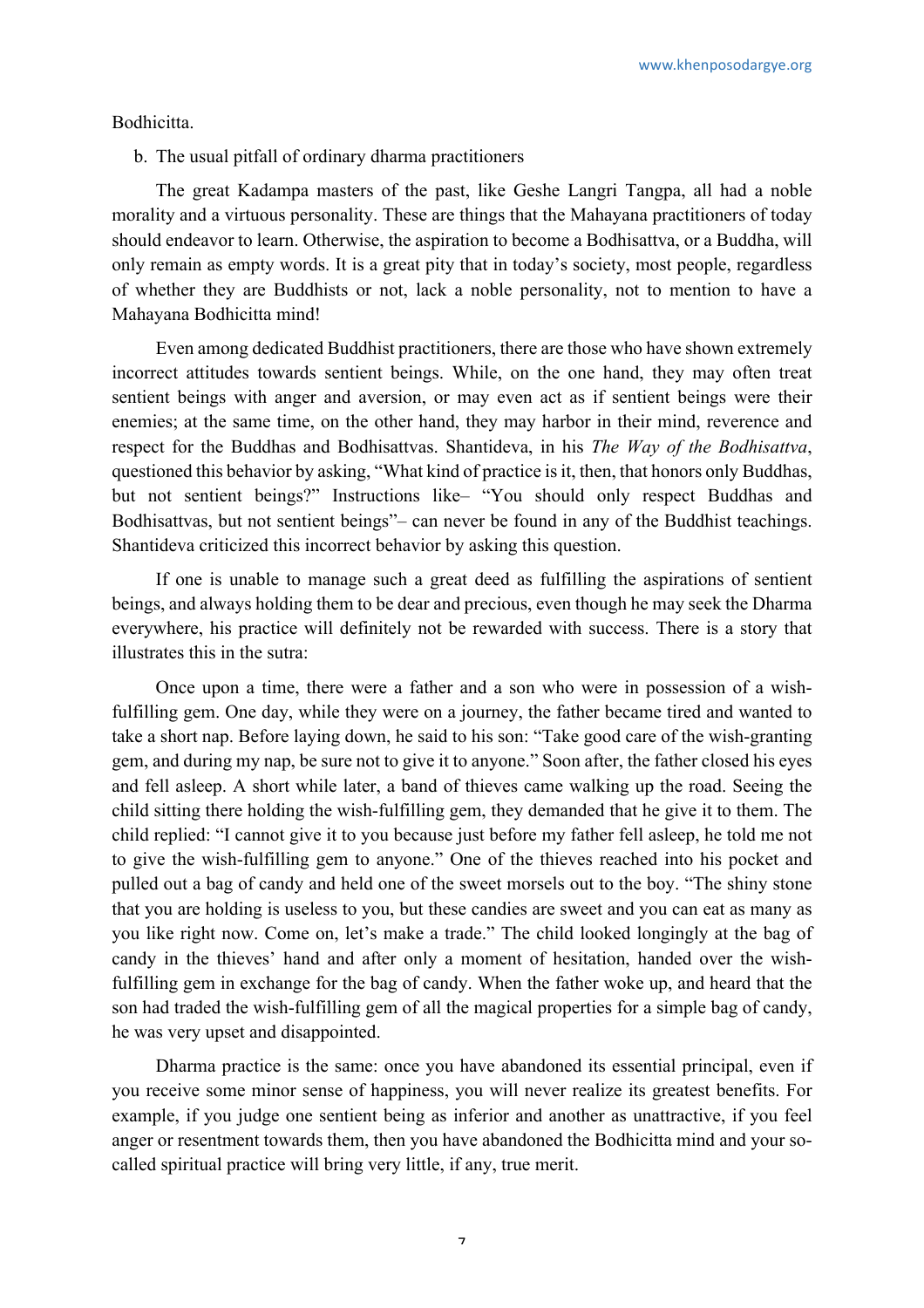When we read the biographies of great spiritual masters in India, the Tibetan region, or the Han region, either in the past or in the present, we find that their minds and behavior, without exception, explicitly display the kind of great compassion that cherishes all sentient beings and seeks to fulfill all of their aspirations. So here we can see that what this verse talks about is the ultimate, and the most sublime, pith instruction in Mahayana practice, that of benefiting sentient beings.

# **Verse 2: Consider Myself as the Lowest Among All**

*Whenever I'm in the company of others, I will regard myself as the lowest among all, And from the depths of my heart Cherish others as supreme.*

Wherever I am and whomever I interact with, I will view myself as the lowest of all and humble myself before them. From the depths of my heart, I will think constantly of benefiting others. By constantly holding others as superior to me, and treating them with reverence and respect, I will tame my pride and arrogance, and hold others above me.

a. The perfect examples of Buddhas and Bodhisattvas

In Lama Tsongkhapa's *A Commentary on the Fifty Verses of Guru Devotion*, there is such a line in the homage verse that says, "Constantly residing above all, but also as a servant to sentient beings." This is meant as a praise for Manjushri: although he is the teacher of all Buddhas, and is supreme among all sentient beings, Manjushri still attends to all sentient beings like a servant. And this is also the conduct of all the Buddhas, Bodhisattvas, and great spiritual masters, who, although filled with transmundane merits and virtues, still serve the world as servants. Just as Venerable Longchenpa said in his *Finding Comfort and Ease in the Nature of Mind on the Great Perfection*, "The guru's enlightenment is far beyond that of secular beings. In spite of this, he still attends to the world and carries out compassionate activities for the benefit of sentient beings. As Dharma practitioners, we need to follow this marvelous example."

b. Observe our mind and tame arrogance

This verse mainly teaches us that we need to observe our mind, and to make sure that it will not give in to feelings of arrogance or pride towards any other sentient being. There is a Tibetan adage that goes like this: "The peak of arrogance cannot hold the spring water of merits." Therefore, all people, even those who are already full of sublime merits, must be free of arrogance or pride, and constantly hold, in their mind, the aspiration to respect and benefit others. Only when we think of benefiting others single-mindedly, are we able to regard sentient beings as wish-fulfilling gems and revere them as supremely precious, in the way that we do towards Buddhas, Bodhisattvas, and our supremely kind gurus.

For instance, Bodhisattva Ksitigarbha's great vow is: "If hells are not completely emptied of suffering beings, I vow never to attain Buddhahood; and furthermore, only when every last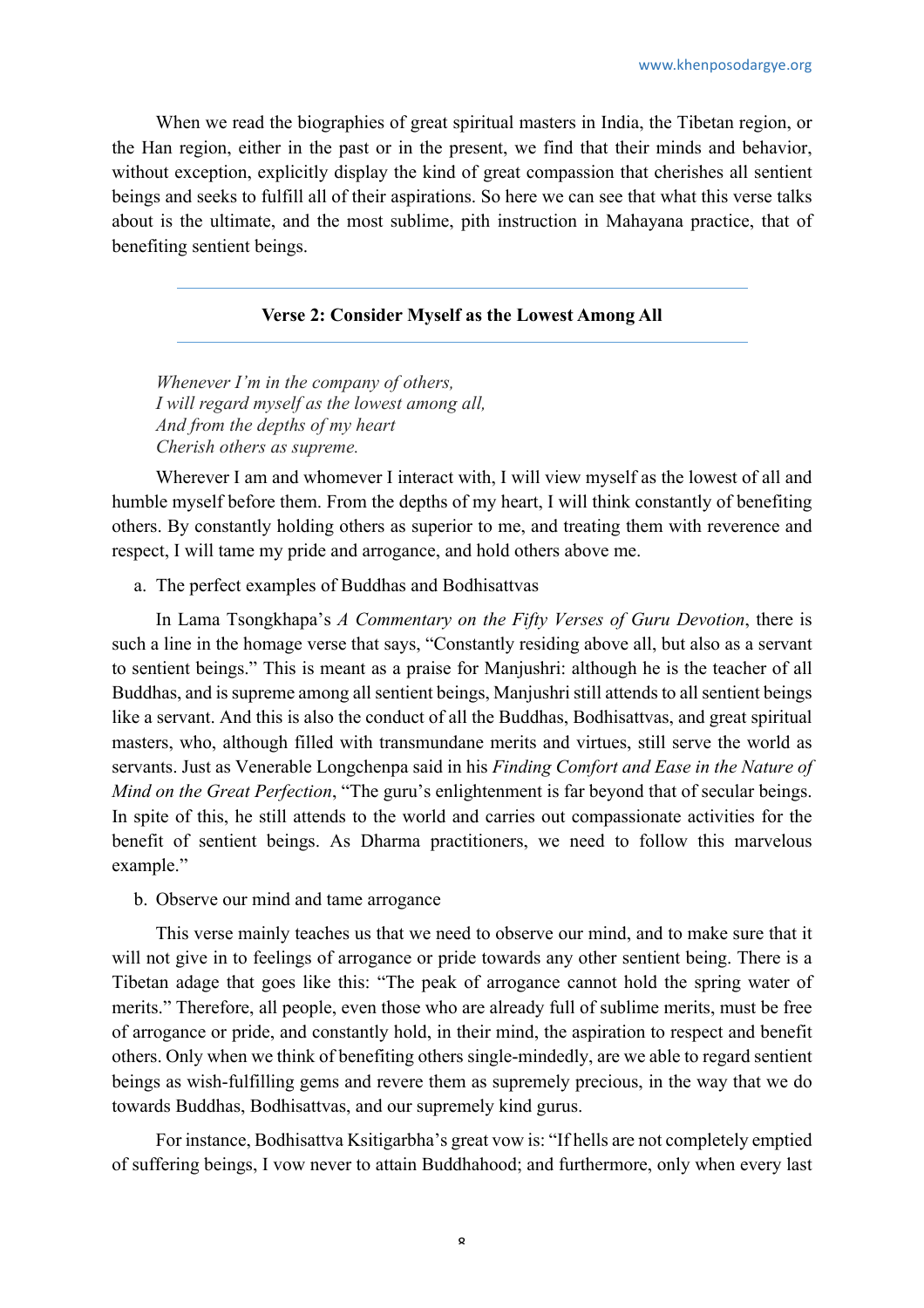sentient being has been converted and saved, shall I achieve Bodhi." If Bodhisattva Ksitigarbha had not seen sentient beings as superior and nobler than himself, he would never have made such a great vow. If he had set himself high above the others and acted like an emperor, how could he realize the perfect accomplishment of such a deep aspiration? In our everyday conduct and in our interactions with others, we need to, on the one hand, generate great Bodhicitta towards sentient beings, and on the other hand, to see ourselves as the lowest among all, and to truly think of benefiting others from the depths of our heart.

Lord Atisha, throughout his life, gave three great pith instructions for training the mind. First, examine the mind constantly; second, tame the mind with mindfulness and alertness; third, by constantly doing so, generate Bodhicitta in the mind stream. It is also recounted in Thogme Zangpo's *The Thirty-Seven Practices of a Bodhisattva*, that:

*In short, wherever I am, whatever I do, To be continually mindful and alert, Asking, "What is the state of my mind?" And accomplishing the good of others is the practice of a bodhisattva.*

From this we can see, the intention of Lord Atisha and Thogme Zangpo is exactly the same.

#### **Verse 3: Avert Afflictions as soon as They Arise**

*In my every action, I will watch my mind, And the moment destructive emotions arise, I will confront them strongly and avert them, Since they will hurt both me and others.*

In every action and deed, every speech and behavior, of my everyday life, I will examine my mind, and as soon as mental and emotional afflictions arise, because they endanger myself and others, I will discover and confront them rapidly, and firmly avert them without delay.

a. The root causes of afflictions

As an ordinary being, everyone has mental and emotional afflictions. With respect to the root causes of these afflictions or defilements, both Sutrayana and Tantrayana have their own explanations. In Sutrayana teachings, the roots of emotional afflictions are unwholesome mental factors and ignorance. In Tantric teachings, the root cause of afflictions is dualistic clinging, which is further caused by the subtle karmic winds, or the three appearances of subtle semen, blood, and wind energy, upon which the habitual tendencies ride. As a result, Sutrayana tradition and Tantrayana tradition have different ways in counteracting mental and emotional afflictions: the Sutrayana way turns causes into Dharma practices, and the Tantrayana way turns results onto the path.

Lord Atisha inherited the intentions of Asanga, and Langri Tangpa carried forward the style of Lord Atisha. Lord Atisha used to point out that: "If someone seeks the Dharma but does not apply it in counteracting emotional afflictions, his practice will be in vain." Our purpose of learning the Dharma and doing spiritual practices should be towards eliminating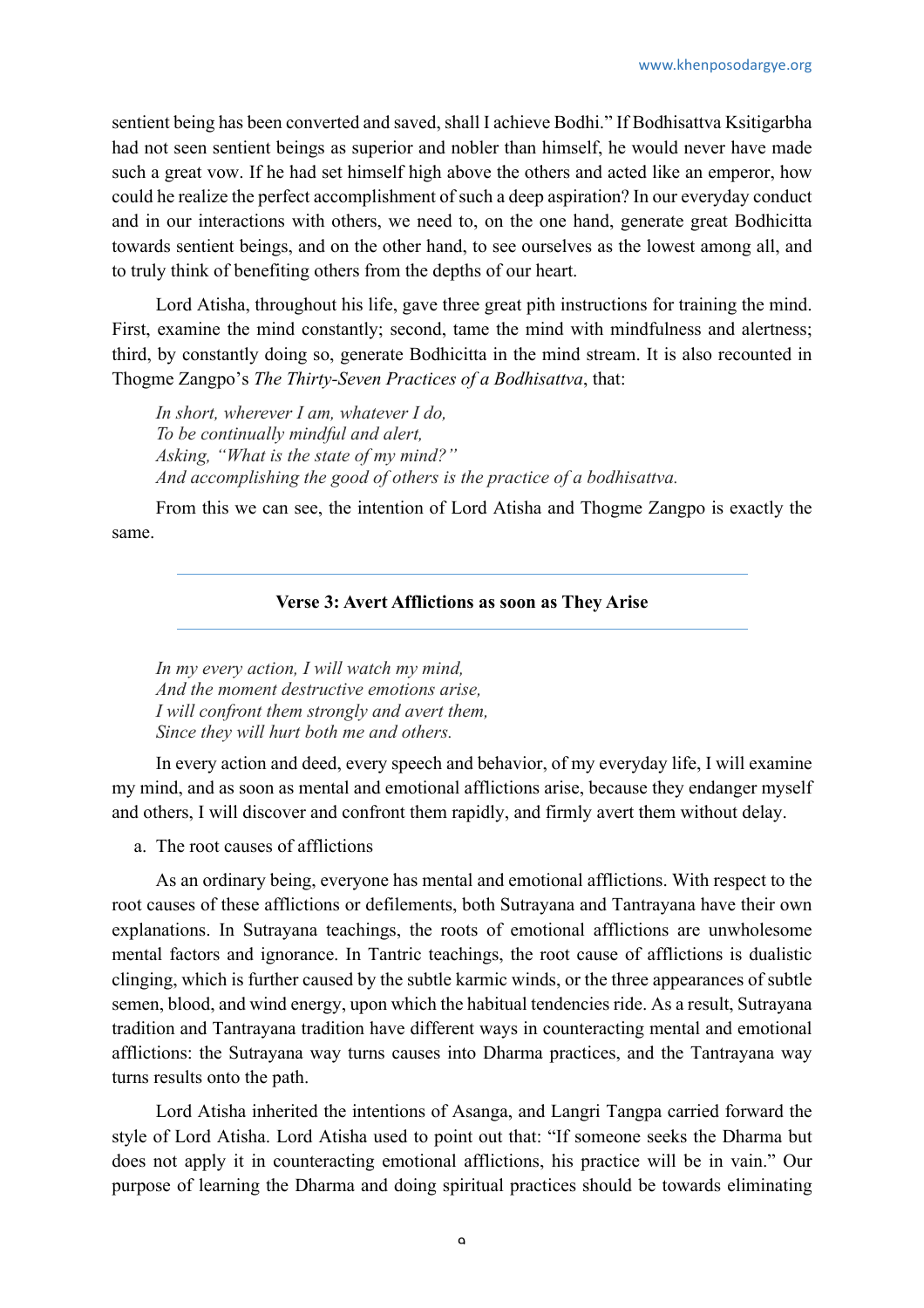mental and emotional afflictions, so what kind of antidote shall we use for this purpose? Here, Geshe Langri Tangpa's pith instruction is to observe and examine our mind in all kinds of activities, such as sitting, walking, lying down, and standing, for the purpose of seeing whether it is in a positive state, a negative state, or a neutral state.

If it is in a negative state, which one of the five poisonous afflictions has it given rise to? Does it have any coming and going? Does it have a shape, color or inherent nature? By repeatedly and carefully examining one's own mind stream in this way, a wise person will be able to counteract mental and emotional afflictions with mindfulness and alertness. When destructive emotions or bad thoughts arise, he will abandon them immediately, and confess to them with deep regret. But a person lacking in wisdom does the opposite: he is unable to tell what is right or what is wrong, and may even mistake one for the other. As a result, he will be unable to remedy the mental afflictions on his own.

Our mental and emotional afflictions arise within the mind. If the mind does not give rise to these afflictions, even if we encounter unfavorable conditions, such as illness or other physical disability, we will not be endangered by any affliction. Modern medical science and physiology also share the belief that suffering and happiness are determined mainly by one's mental state. If one is happy, the physical pain is lessened. . On the other hand, if one is caught up in mental suffering, the physical pain is felt even stronger. .

b. Destroy afflictions as soon as they arise

We should know that afflictions are manifestations of the habitual tendencies in our mind, and can be eliminated completely through certain remedies. For example, among the Han students of the fourfold assembly, some had an obstinate character with strong mental and emotional afflictions, when they first came to Larung Gar. After a certain period of time, by listening to the Dharma, reflecting and meditating upon it, they became more kind-hearted, had better personalities, and their wisdom increased gradually. Along with that, their mental and emotional afflictions decreased. However, once they paid less attention to the counteracting remedies, the old afflictions and habitual tendencies gradually rose up again. If they were able to keep practicing with diligence and perseverance, over the course of time, their minds would progressively become tamed, and the strong afflictions themselves would be brought onto the path. This was something that was experienced by every practitioner over the course of his or her spiritual practice.

Here, "*the moment destructive emotions arise, I will confront them strongly and avert them*" means that, as soon as a disturbing emotion, such as anger, arises in our mind, we must extinguish it immediately and avert it without delay. As is recounted in *The Thirty-Seven Practices of a Bodhisattva*:

*When emotions become habitual, they are hard to get rid of with antidotes. Therefore, with mindfulness and vigilance, to seize the weapon of the antidote And crush attachment and other negative emotions The moment they arise is the practice of a bodhisattva.*

If the disturbing emotions are not severed as soon as they arise, they will endanger ourselves and others. For instance, when we meet a bad person, we should, at the very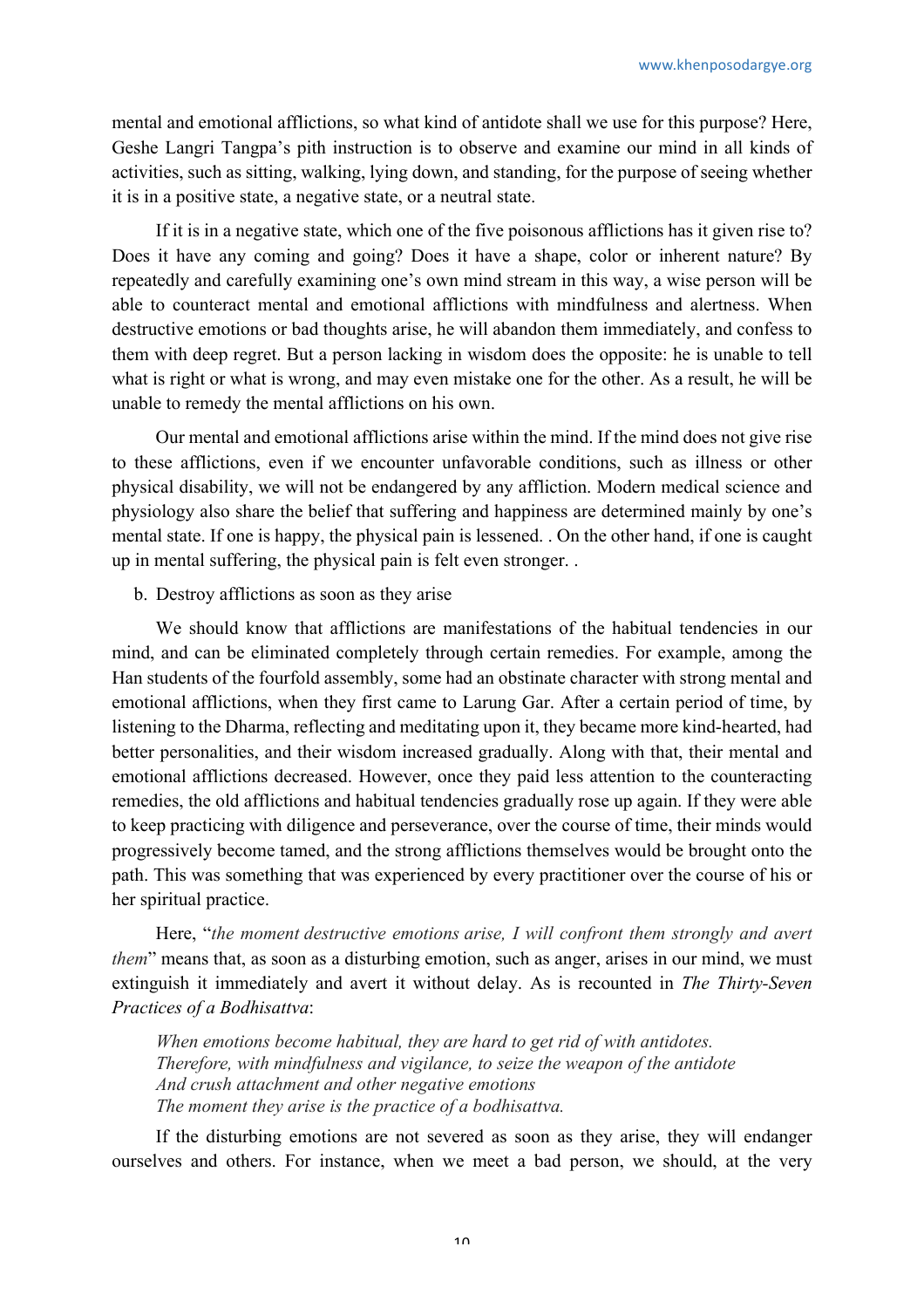beginning, contemplate that this person, like all sentient beings, has Buddha nature; therefore, he or she should be treated as our equal. If we did not give rise to this thought or visualization, from the very beginning, by the time we have begun to quarrel and have reached the height of our anger, it would then be virtually impossible for us to counteract the disturbing emotions through mindfulness and alertness. His Holiness Jigme Phuntsok Rinpoche has also said that: "If a disturbing emotion is not counteracted as soon as it arises, by the time it grows to any extent whatsoever, it will be very difficult for it to be subdued."

Although it is mentioned in the unsurpassable Great Perfection (Dzogchen) that: "Carry afflictions onto the path, the inherent nature of afflictions is Bodhi itself, and all phenomena are pure and equal", as ordinary beings, our perception of things is nevertheless defiled. The only thing we can do, perhaps, is to make an aspiration in our heart, and pray that we will reach the spiritual state in which afflictions can be taken onto the path, and all phenomena turn out to be pure and equal, as quickly as possible. At the same time, in our conduct, we should act based upon the Sutrayana perspective of the causal stage, and destroy the five poisons, which are attachment, anger, ignorance, arrogance, and jealousy. Otherwise, merely an instant of anger is enough to destroy the merits that we have accumulated and to endanger both ourselves and others; an instant of strong attachment is enough to ruin our vowed discipline, as well as that of other people.

Therefore, we should examine our mind, from time to time, and periodically avert our own negative thoughts. In earlier times, whenever the great Kadampa masters gave rise to bad thoughts, they would stop eating and drinking, and would scold themselves, or even beat themselves, in order to subdue mental afflictions. This pith instruction may sound easy, but it is extremely profound. Every Mahayana practitioner should rely on this pith instruction, and constantly and diligently observe their three doors of body, speech and mind.

c. Pay more attention to our speech

Here, what should be particularly emphasized is that we need to pay attention to our own speech, and refrain from talking about the faults of other people. In *The Thirty-Seven Practices of a Bodhisattva*, it is stated that:

*If, impelled by negative emotions, I relate the faults Of other bodhisattvas, I will myself degenerate. Therefore, to not talk about the faults of anyone Who has entered the Mahayana is the practice of a bodhisattva.*

If we talk about other people's faults, we have transgressed the vows of the Bodhisattva. Most of the people here have taken the vows of the Bodhisattva, and are practitioners who have generated the Mahayana Bodhicitta, so it is very likely that what they do, and how they behave, are in keeping with the skillful methods of Bodhisattvas intended to help sentient beings. Therefore, we should not make comments carelessly, nor mention the faults of others. The Buddha articulated that: "Very few people can understand the predispositions and capacities of sentient beings, other than Buddhas." If we were Buddhas, we could point out the faults of others directly, but everyone may observe yourself: "Have I attained Buddhahood, yet?"

Perhaps, someone would ask in return: "Khenpola, you asked us not to mention the faults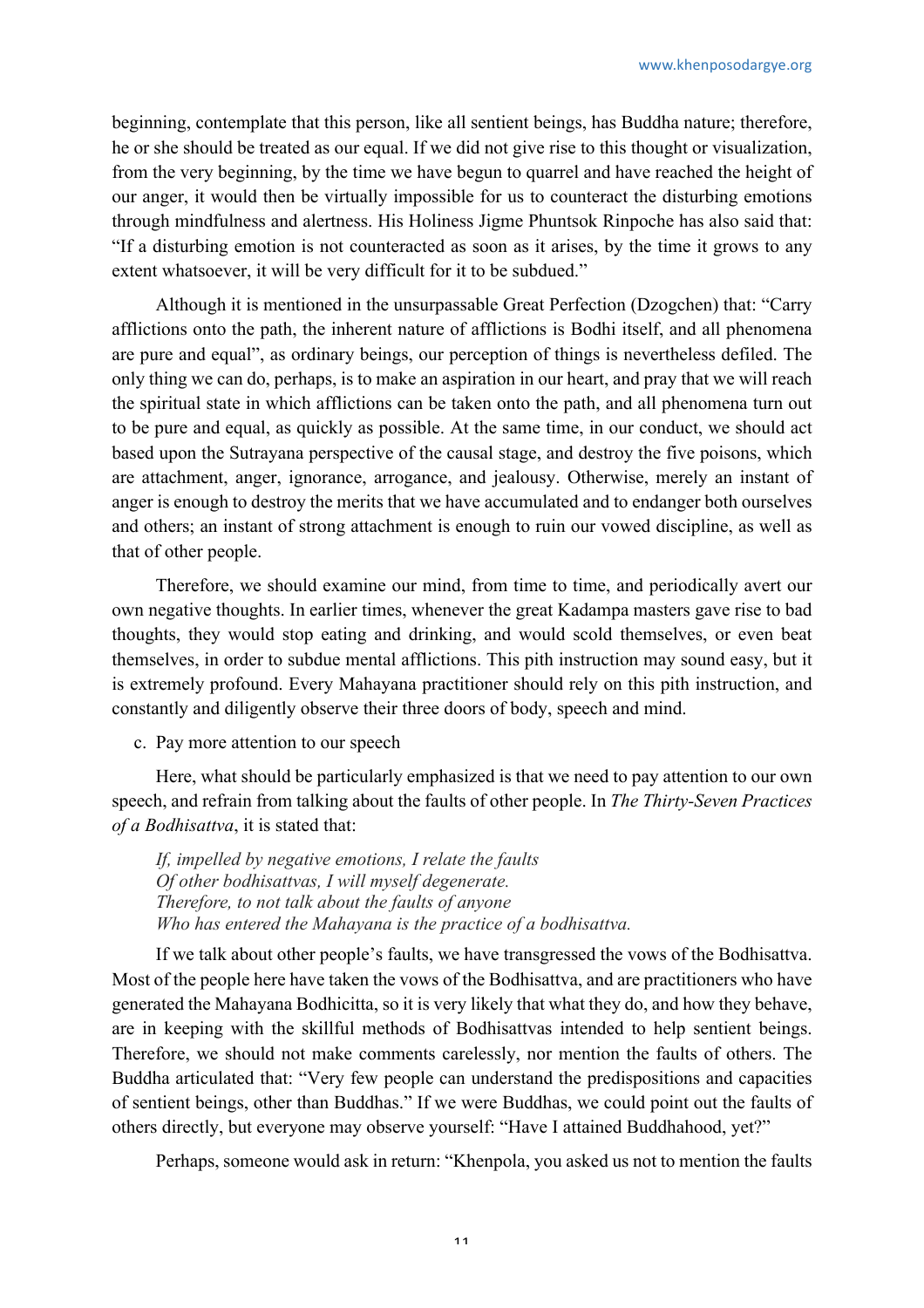of others, but why, in class, do you mention our faults every day?" The answer is that "It is permitted in specific situations. However, every time I mention your faults, I'm very concerned that you would suffer from disturbing emotions on hearing this, so I speak as little about them as possible, or try to remind you in relatively mild ways. Meanwhile, however, I'm afraid that you would not recognize your own faults, and so I feel that I have to talk about them. This is different from simply pointing out the faults of others. For so many years, I have never aroused a conflict with a disciple, by mentioning one's faults in class. On the contrary, many people are able to see more clearly what their own faults are, and put an end to these faults in their mind stream".

However, when ordinary people speak about the faults of others, they are not doing so out of altruistic compassion but are rather merely being driven by their own disturbing emotions. This both destroys the source of their own merits and deepens their prejudice towards other people. It is like a frost of obstacles laying on the crops of their own practice, and also sows discord preventing harmonious union within the Sangha. Such behavior brings no benefit whatsoever, neither to themselves nor to any others. Therefore, when doing the mind-training, we must, from time to time, examine every part of our speech and conduct, what we do and how we behave, and gradually learn to subdue our obstinate characters, so that our mind continuum will grow ever gentler.

# **Verse 4: May I Cherish This Precious Treasure**

*Whenever I see ill-natured people, Or those overwhelmed by heavy misdeeds or suffering, I will cherish them as something rare, As though I'd found a priceless treasure.*

Great numbers of beings, who have a negative disposition or an unpleasant character, and who are constantly oppressed by negative habits and sufferings, accumulate bad karma endlessly, endangering both themselves and others. When I, as a practitioner, meet such beings, may I consider them as precious as a rare treasure, so that they may become a special object of the patience practice.

This instruction is exceedingly precious. If a Mahayana practitioner has not fully developed such a merit, attaining Buddhahood in a single lifetime is impossible, and even the ordinary worldly accomplishments will be virtually out of reach. Therefore, we should value highly, this marvelous pith instruction of the Mahayana practice.

# a. Ill-natured people in degenerate time

In this degenerate time, most sentient beings seem to be of a very negative disposition: wicked, depraved, rough, and unreasonable. Their continuum is filled with unwholesome understandings, bad thoughts, and wrong views. Regardless of this, we must determine the correct way to treat them. Obviously, it is not right if we respond to the depraved dispositions of these beings with contempt and aversion and remain aloof from them. For detailed elaborations on these instructions, you may refer to *The Way of the Bodhisattva*.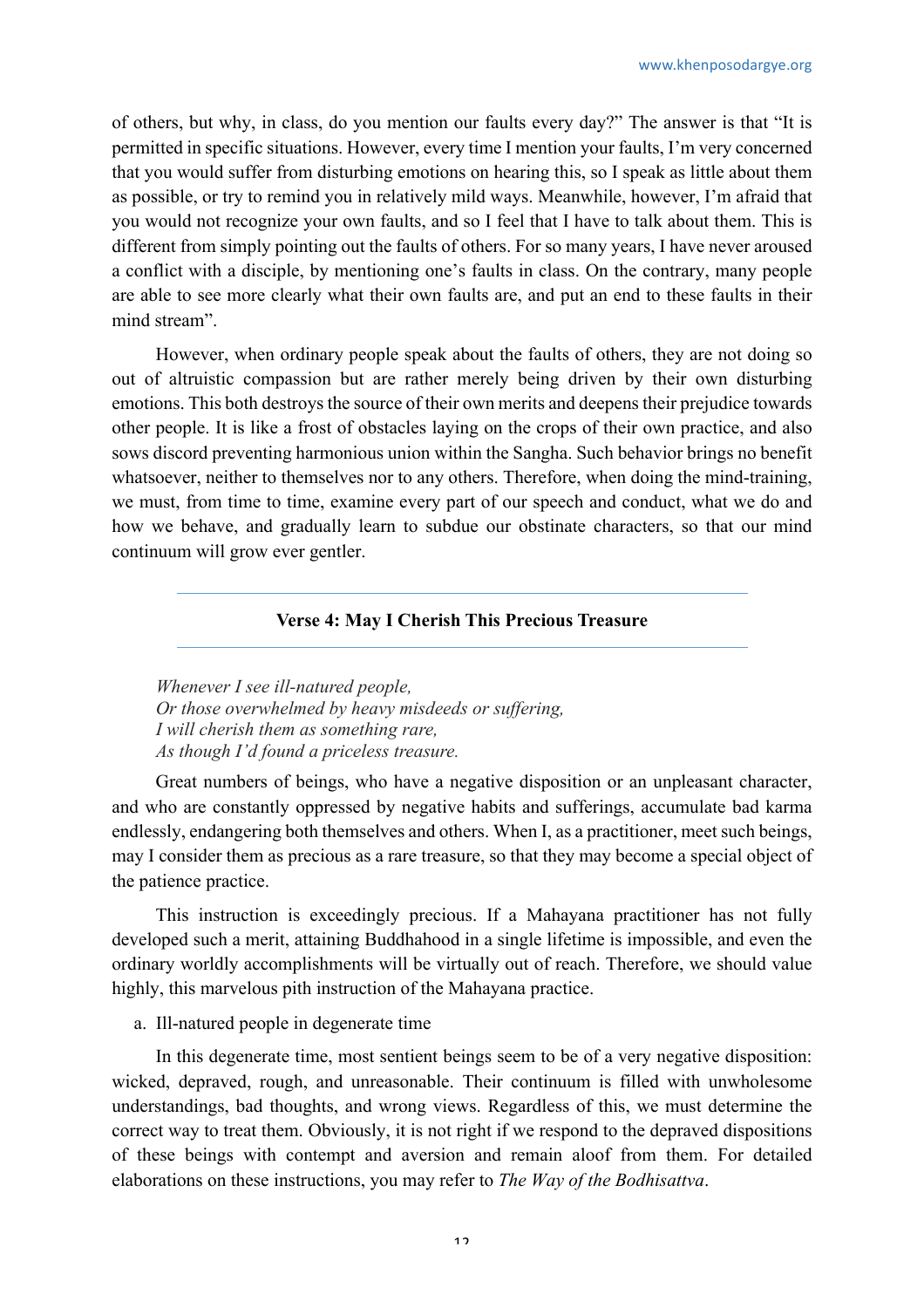On the level of intrinsic nature and ultimate truth, sentient beings and the Buddha are exactly the same; but in terms of manifest appearance, sentient beings are oppressed by afflictive emotions, and enjoy no freedom of either their body or their mind, which explains why they have acquired such negative dispositions. In other words, because sentient beings have accumulated so much negative karma in the countless eons of their previous lives, and are now so heavily oppressed by this karma or these misdeeds that they are devoid of freedom, and thus, have further developed extreme and terrible dispositions.

Nevertheless, we must be convinced that most sentient beings, especially those who have -their trust in the Buddha, or those who are the practitioners of Buddha-dharma, would like to conquer their own mental afflictions, yet, influenced by the force of their karma, although they have not been able to act on this beautiful wish. As an example, people who are frequently seized by strong anger, often feel deeply the suffering caused by this anger. When their anger subsides, they feel anguish, and struggle in their mind, stung by a strong sense of remorse. They may think, "Next time, I will not behave like this." However, the next time that they encounter a situation that provokes them, history repeats itself, and thus, again and again, they remain greatly and endlessly tortured by such afflictions.

Being laden with karma accumulated since beginingless time, if these sentient beings cannot sever these afflictions at their root in the course of this life through enthusiastic perseverance and practice, their next life will be one that is even more pathetic, more miserable, and one in which they have even less freedom. Eventually, they will fall into three lower realms and suffer countless, endless, and unfathomable misery.

Particularly in this day and age, the majority of beings, due to a lack of freedom in their bodies and minds, tend to do harmful deeds to other living beings. These actions may take place at any time, in any place and often without any reason. We practitioners, if our mental afflictions have not yet been removed, are still mortals that can be affected by external conditions. Inevitably, we will have to face harm from evil beings, and endure pain and anxiety. How should we, then, react to such situations? We should react using the key instructions given here. This verse has some resemblance to the second instructions of this text, but this one provides us with further illustrations on the pith instruction of deeper practice.

b. Cherish them as something rare

Although there are all kinds of sentient beings who may have strong attachments, strong anger, strong ignorance, strong arrogance, or strong doubt, we cannot let aversion or aloofness towards them arise within ourselves. Actually, it is impossible for us not to interact with them, which has been explained in the first verse of this text. And in *The Thirty-Seven Practices of a Bodhisattva*, it is also mentioned that:

*For a bodhisattva who desires the joys of virtue, All who harm him are like a precious treasure. Therefore, to cultivate patience toward all, Without resentment, is the practice of a bodhisattva.*

Whenever sentient beings harm us, we should give rise neither to aversion nor to anger, on the contrary, we should receive them as a great jeweled treasure. This instruction is easier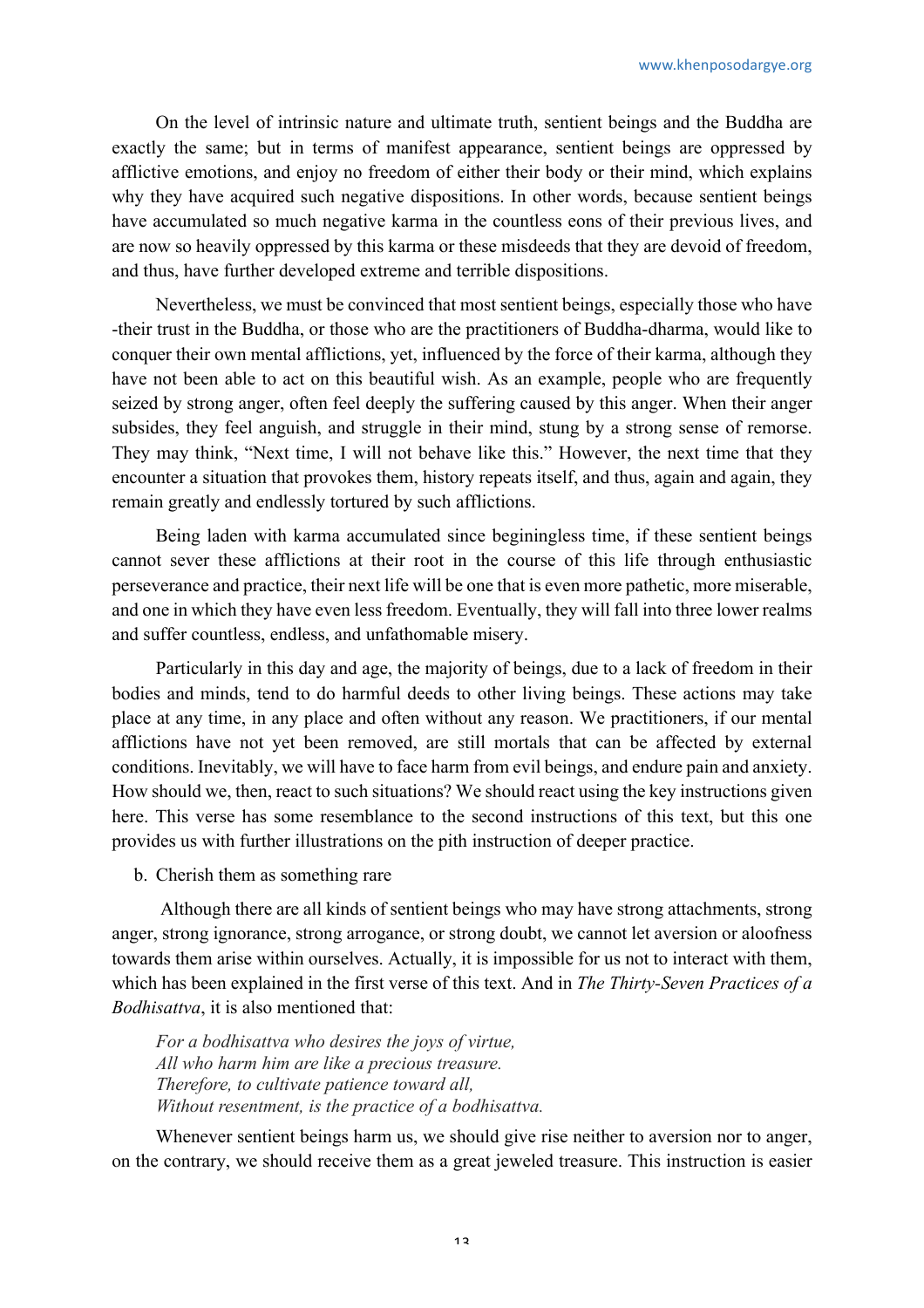said than done. It is very difficult to even contemplate this, let alone to carry it out in action. However, we must first understand the reason behind, and progressively learn how to put it into practice. All things are difficult before they are easy. Habits become second nature by getting used to them, little by little. Before long, we begin to act in these ways naturally. For instance, when we first tried to learn to use a computer, we might have been confused by its complicated operating procedures, but once we grew skillful on it, using a computer became a convenient way to do our work. When we begin to practice this spiritual instruction, we may also feel that it is difficult to become accustomed to. But if we keep trying, with the blessing of our guru combined with our own constant practice, we will finally find ourselves capable of applying it freely in our association with different kinds of people.

As was said by Shantideva: "Even if I cannot develop compassion towards all such people, who, through the arousal of disturbing emotions, set out to try to kill me, and so forth, I should at least refrain from being angry." And once, Venerable Dromtonpa asked Lord Atisha: "If people beat me, curse me, or try to kill me, what should I do?" To this, Lord Atisha replied in a way that was fairly close in its meaning to Thogme Zangpo's answer to this same question,

*If, in return for not the slightest wrong of mine, Someone were to cut off even my very head, Through the power of compassion to take all his negative actions Upon myself is the practice o f a bodhisattva.*

c. An inspiring example of Garcho Rinpoche

There was a well-renowned lama called Garcho Rinpoche in Qinghai Province, who was persecuted during the Cultural Revolution. Every time he was persecuted, he would make the aspiration in his heart like this: "Today, may I practice patience for the sake of all sentient beings." Thus he exhibited "-excellence in motivation". During the persecution, when people were beating him, insulting him, or slandering him, he rested in a state of emptiness, free of conceptualization, and practiced the patience paramita. This was truly "excellence in action". And when the persecution was over temporarily, he dedicated, quietly: "By the virtue of this practice of patience, may all those who have beaten me and cursed me, and all sentient beings, obtain Buddhahood." This again, was "excellence in dedication".

When the Cultural Revolution was over, there was a freer political environment for religious beliefs. Many of the people who had participated in the lama's persecution went to see Garcho Rinpoche to confess and repent. However, he always replied leniently: "You have nothing to confess. Without you, I would not have been able to practice the paramita of patience, and that was a supreme convenience. Therefore, I do not hate you at all. Instead, I owe each of you gratitude. So, please, forget about the confession!" This was the unique and virtuous deed of a Mahayana Bodhisattva!

It is indeed quite true that those who try to harm us are like a wish-fulfilling jewel, for they are the indispensable assisting factors for attaining Buddhahood. The Buddha has said that only those who have accomplished patience can become true Bodhisattvas. This is the standard being set for Mahayana practitioners, no matter whether it is in *The Way of the Bodhisattva*, *The Thirty-Seven Practices of a Bodhisattva*, or in this text, *Eight Verses for Training the Mind*.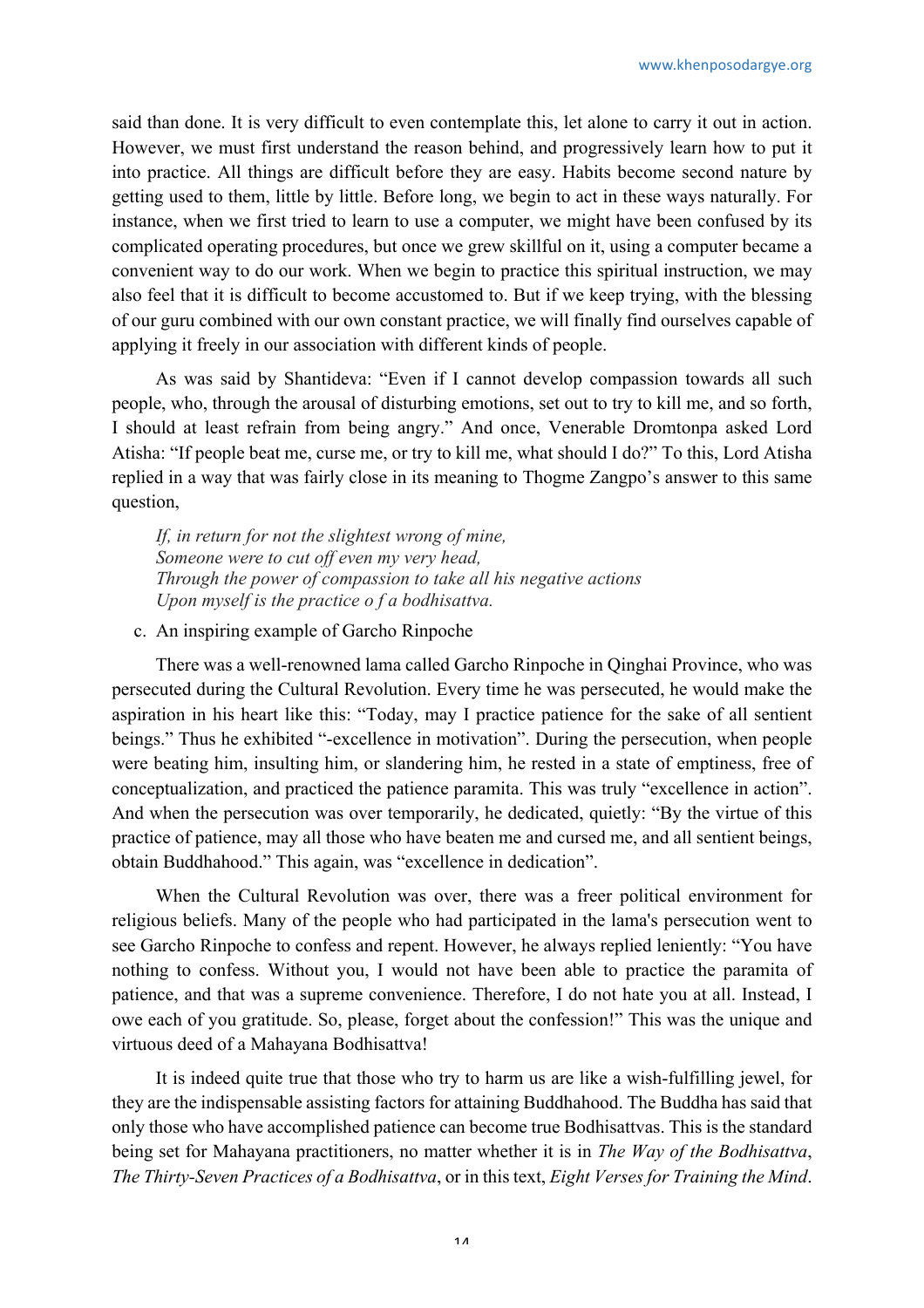Therefore, when facing a bad person, we should repay their kindness with gratitude, just as we did to our precious and kind lama. For we Mahayana practitioners, foes are the inexhaustible treasures that help us perfect the merit of the patience paramita. So we really ought to cherish them constantly, as a precious treasure rarely found.

#### **Verse 5: Take Loss and Defeat Upon Myself**

*Whenever someone out of envy Does me wrong by attacking or belittling me, I will take defeat upon myself, And give the victory to others.*

Whenever other people, out of jealousy or other afflictive emotions, mistreat me with abuse or slander, or even if they mistreat my lama, my relatives, or my friends, may I take upon myself the sufferings, losses, and defeats, and offer to others the happiness, benefits, and victories.

a. The proper attitude to other's attack

In order to acquire the last two line of this verse, Geshe Chekawa had been following Sharawa for six years. He practiced these instructions throughout his life, and eventually completely eradicated the clinging to the "I" and to the "mine". Many of us received the entire transmission of the *Eight Verses for Training the Mind* without any difficulty, so we should truly cherish it!

This verse may seem quite easy to understand in its literal sense; however, its real intended meaning is very profound and vast. If practitioners can continue to practice it earnestly and diligently, they will definitely eliminate all clinging to the self, and achieve an extremely high spiritual status of the path.

It is common that other people, out of impure motives such as jealousy, attachment, anger, ignorance, or carelessness, may revile and slander us or those related to us, such as our vajra lama, vajra peers, parents, relatives, and friends, in unjust ways. In fact, there are two types of personal attacks. One is the actual personal attack, and the other is the non-factual or unjust personal attack. For example, I have kept my vowed discipline pure and clean, but other people say that I haven't; or I did not steal anything, but someone accuses me of theft; or I am not a tirthika, but someone says I am. All these are non-factual or unjust personal attacks, which means that the attack is based on something that does not accord with the facts. And a factual personal attack means that what has been said does correspond to the facts, although the nature of the verbal attack is, in itself, a misdeed.

Usually, for common people, a factual personal attack is something that can be endured to some extent, but a non-factual or unjust personal attack is just too much of a torture to be endured. Ordinary people usually take those who slander them to be their biggest enemy; however, for Mahayana practitioners, slander and revilement are like the wish-fulfilling gem, a precious treasure that bestows merits, and an opportunity to swiftly attain Buddhahood.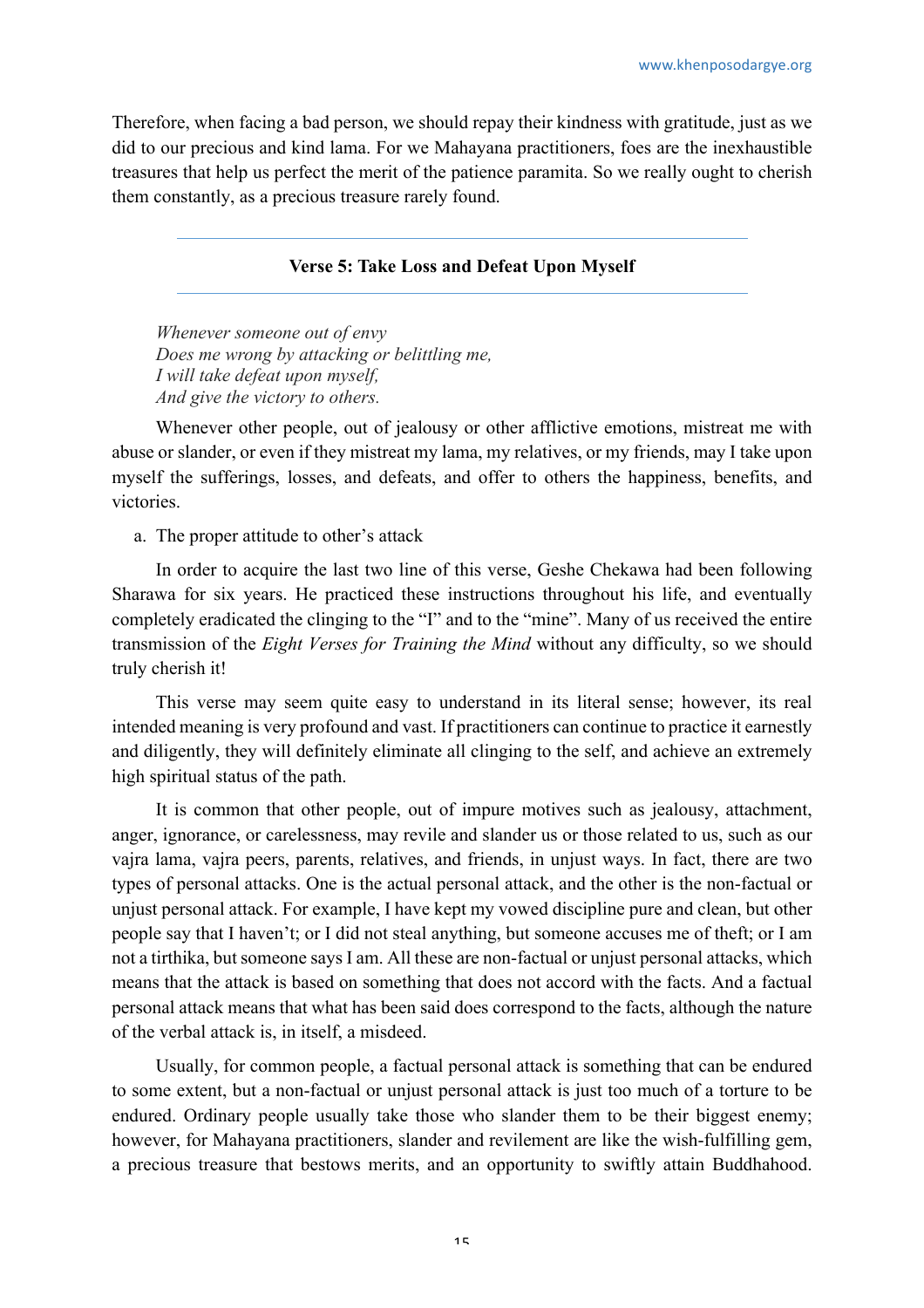Geshe Potowa used to say that: "When people slander you, that is the greatest kindness to you." We must examine our mind to see whether it can give rise to such beliefs. On the spiritual path to Buddhahood, practitioners of the Great Vehicle would even give away their own wife and children, their own body, to all sentient beings; so slander and being reviled are no big deal, are they?

In the past, there was a great master who was imprisoned for six years, due to other people's jealousy, but he said: "This is my own karma", and he faced this situation with peace. Another example that we are all familiar with is Milarepa. In his last years, when a Geshe offered poisoned yogurt to him out of jealousy, Milarepa, who viewed everything as dreams and illusions, calmly drank the yogurt. These are the precious qualities that a Mahayana practitioner ought to have, and a vivid illustration of how afflictive emotions can be brought onto the path.

b. Make efforts on putting the teaching into practice

It is a pity that most practitioners today have an excessively strong sense of selfattachment, and have almost reached a point where they will not yield even an inch to others. Isn't this the complete opposite from genuine Dharma practice? What's more, although some people have spent long years of practice in retreat, they still fly into a rage whenever they encounter even minor adverse conditions. If they continue with this kind of behavior, it would not have been of much benefit, even had they meditated in mountain caves throughout their whole life. Sakya Pandita, in his *Treasure of Good Advice*, said that:

*Even in the forest, malicious people deteriorate, Even in the city, noble people remain serene; One sees that forest animals are wild and ferocious, But the best horses are well-disciplined in town.*

As followers of Buddha, we must have a refined personality, and it is only when we make this the basis of our practice, that we can have some achievements.

There is a Tibetan saying which addresses the fact that in peaceful times, when we can enjoy the sunshine with a full stomach, and everything is going well, all seem to be good practitioners who have no mental afflictions, but as soon as difficulties arise, when food and clothing are scarce or when there is thunder and rain, our practice is gone. This is a picture that we often see among practitioners.

To overcome this kind of difficulty, we need to cultivate and maintain a pure vision in our mind, view all phenomena as dreams and illusions, and view all sentient beings as having Buddha nature. "Now, overwhelmed by their heavy negative karma, they try to hurt me, but indeed, they have no choice, just as patients fall ill even if they do not want to. Therefore, I must treat them with great compassion." When we open our mind in this way, it will be relatively easy for us to tolerate harm from others. Once this stage has been achieved, we can further contemplate that all manifest phenomena can be turned onto the path. This understanding will increase our merit in practice and in spiritual realization, and thus, we will generate a grateful mind towards all sentient beings.

People often say: "Take small losses for the sake of big gains", and that: "Failure is the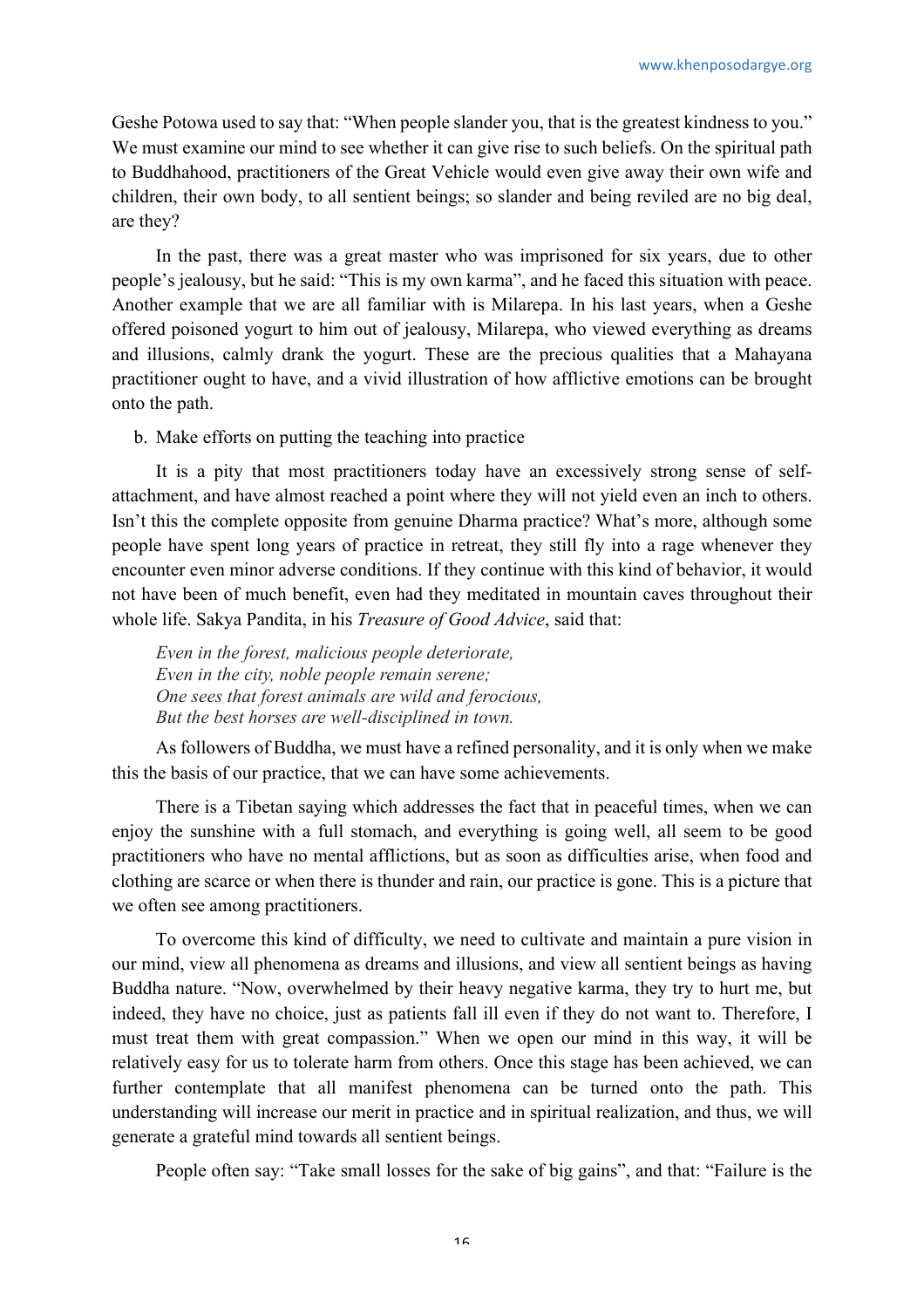mother of success". From the viewpoint of secular people, we can learn lessons from failure and loss, so that we can have better gains and successes in the future. From the perspective of Buddha-dharma, in order to attain Buddhahood, we should offer all peacefulness and happiness to others, so as to achieve the ultimate enlightenment. In the *Song of Victory*, His Holiness Jigme Phuntsok Rinpoche said: "In order to benefit yourselves in the long term, the pith instruction is to benefit others in the short term." Therefore, we should, without the least hesitation, take upon ourselves all the faults, losses, and sufferings of others, and dedicate to others all our merits, victories, peace, and happiness.

In our everyday life, if we often notice other people's faults, over the passage of time, we could end up feeling that no one on this earth is truly kind-hearted. On the other hand, if we make a point to look at other people from the positive side, and continually reflect on their benevolence towards us, we will gradually become accustomed to this good habit, and gratitude towards others will arise within us.

Just like that a person with the illness of jaundice sees white snow mountain as yellow, which is obviously white in the perception of a healthy person, every phenomenon is a projection of our own mind. Having understood this true reality, we should put it into our practice. In the Dhomang Monastery, there is a Khenpo named Lekshey. In his eyes, everyone is good. He never looks at other people's faults. Even though he recognizes that faults exist, he says: "It is not right to talk about other people's faults. Maybe these are the skillful methods used by Buddhas and Bodhisattvas to help sentient beings, and have extraordinary secret intentions." So he never argues with other people.

As the saying goes: "Man struggles upwards, water flows downwards." The upper place, on the spiritual path of Dharma practice, is the aforementioned conduct of great spiritual masters, who take upon themselves all the suffering, loss, and defeat, and offer to others all the peace and happiness, benefit and victory. We should not be like a Bodhisattva at the beginning, and then like an ordinary person in the middle, and a demon at the end, being overwhelmed with an ever growing ego-fixation, and falling into the miserable realms.

c. The importance of integrating Dharma teaching into our minds

If our spiritual practices are not compatible with how we behave as human beings, even though we may look like excellent practitioners who have been in retreat in the mountains for ages, we may still find ourselves inept at getting along with others when we leave our seclusion. We may even find our own practices useless at critical times, such as when we encounter difficulties and we cannot overcome them. If this is the case, on the one hand, it could destroy other people's faith or confidence towards the Buddha-dharma, and on the other hand, we ourselves might be frustrated by repeated setbacks in our spiritual practice, and lose our enthusiasm on the path.

Actually, in adverse circumstances, it is even more important to bear in mind these pith instructions given in this text, and whenever mental afflictions arise, immediately subdue them using the pith instructions, like a warrior on the battlefield, who swiftly draws out his weapon on meeting an enemy, and destroys him without delay. But if we know only a little of the instructions, and only carry out a few practices in a superficial way, or even if we have paid no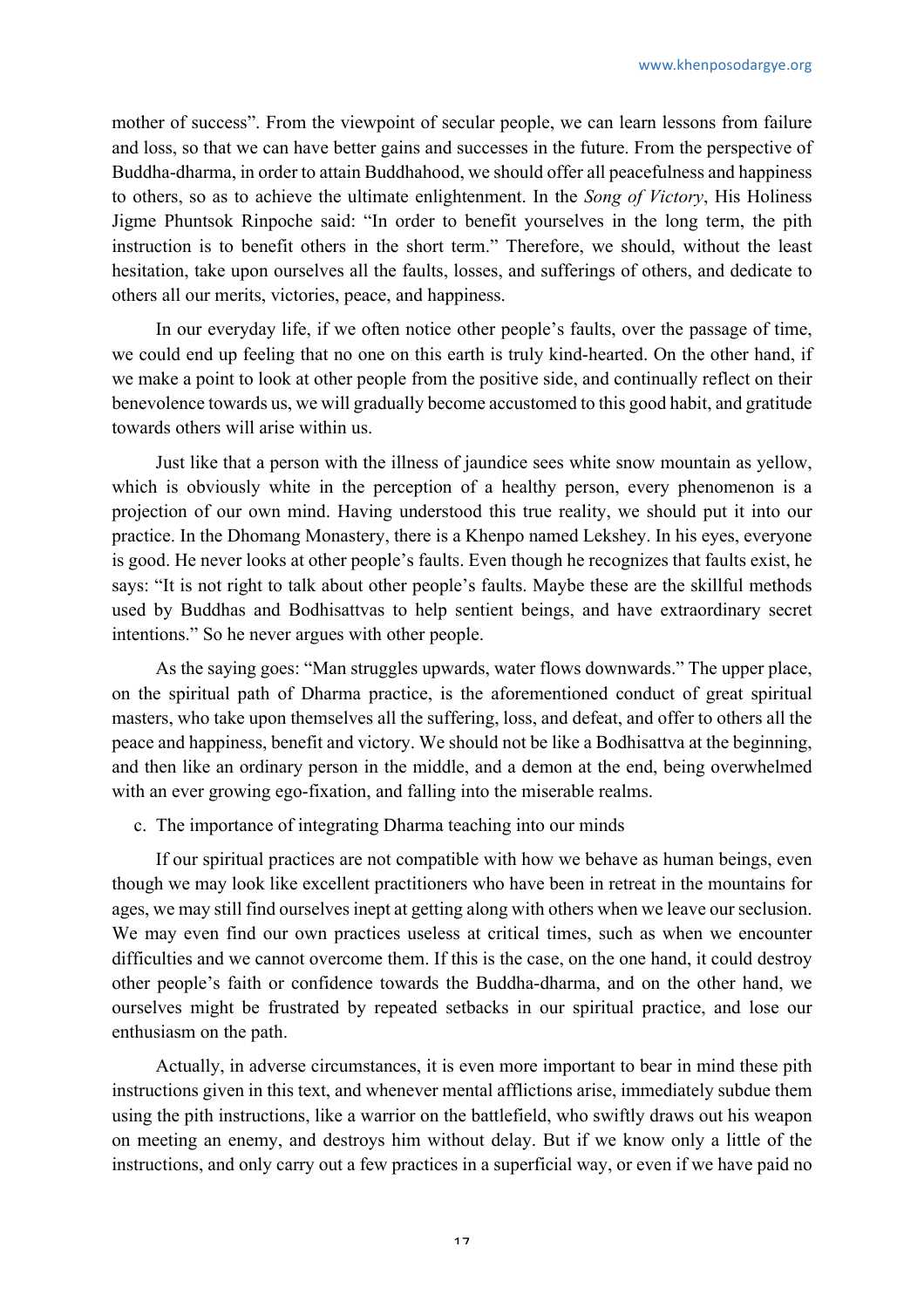attention to the instructions and merely recite heart mantras, speculate on bindus every day, and then think of ourselves as Buddhists, then such behaviors will not bring genuine benefits to our own continuum.

The Kadampa masters, in the past, put extraordinarily high value on the last two lines of this verse. If we copy them down on a piece of paper, and stick it in some noticeable place in our home to remind ourselves from time to time, for sure that will be of great help to our practice. From the biographies of Kadampa masters, we can see how virtuous their minds were and how pure their behaviors were. If we read more of their biographies, our faith in Dharma practice would increase, and we would be filled with diligence and enthusiastic perseverance, so that we would carry ourselves whole-heartedly onto the path of mind training.

#### **Verse 6: View Those Who Harm Me as Spiritual Teachers**

*Even when someone I have helped, Or in whom I have placed great hopes Mistreats me very unjustly, I will view that person as a true spiritual teacher.*

When someone that I have benefited, or helped, or in whom I have placed great concerns and hopes, mistreats me in extraordinarily unjust ways, I will sincerely regard that person as my true spiritual teacher, without the least bit of resentment.

a. Cherish the opportunity to practice patience

Every one of us might run into a situation like this: someone that we have helped with manpower or money, or have assisted with the study and practice of Buddha-dharma, and in whom we have placed great hopes, does not react to us with gratitude, but instead harms us in various unjust ways. In Mipham Rinpoche's *The White Lotus: The Great Biography of Shakyamuni Buddha*, there are many these kind of stories that in his causal stages, the Buddha had saved someone with the risk of losing his own life, but that person did not react to him with gratitude, but instead did terrible harm to him. Given these situations, the Buddha practiced patience and perfected this paramita.

Similar cases have become ubiquitous in the current society. What attitudes should we take towards such people? We should regard them as true spiritual teachers, no different from our vajra guru, and we should seize every one of these opportunities to practice patience. This is genuine Dharma practice!

To most people, this is something very difficult to achieve. Nevertheless, we still need to reflect the benefits of being patient, and put it into practice as much as we can; if we give rise to anger in such situations, then all of our practice is nothing more than a sham! As is mentioned in *The Thirty-Seven Practices of a Bodhisattva*:

*Even if one I've lovingly cared for like my own child Regards me as an enemy, To love him even more,*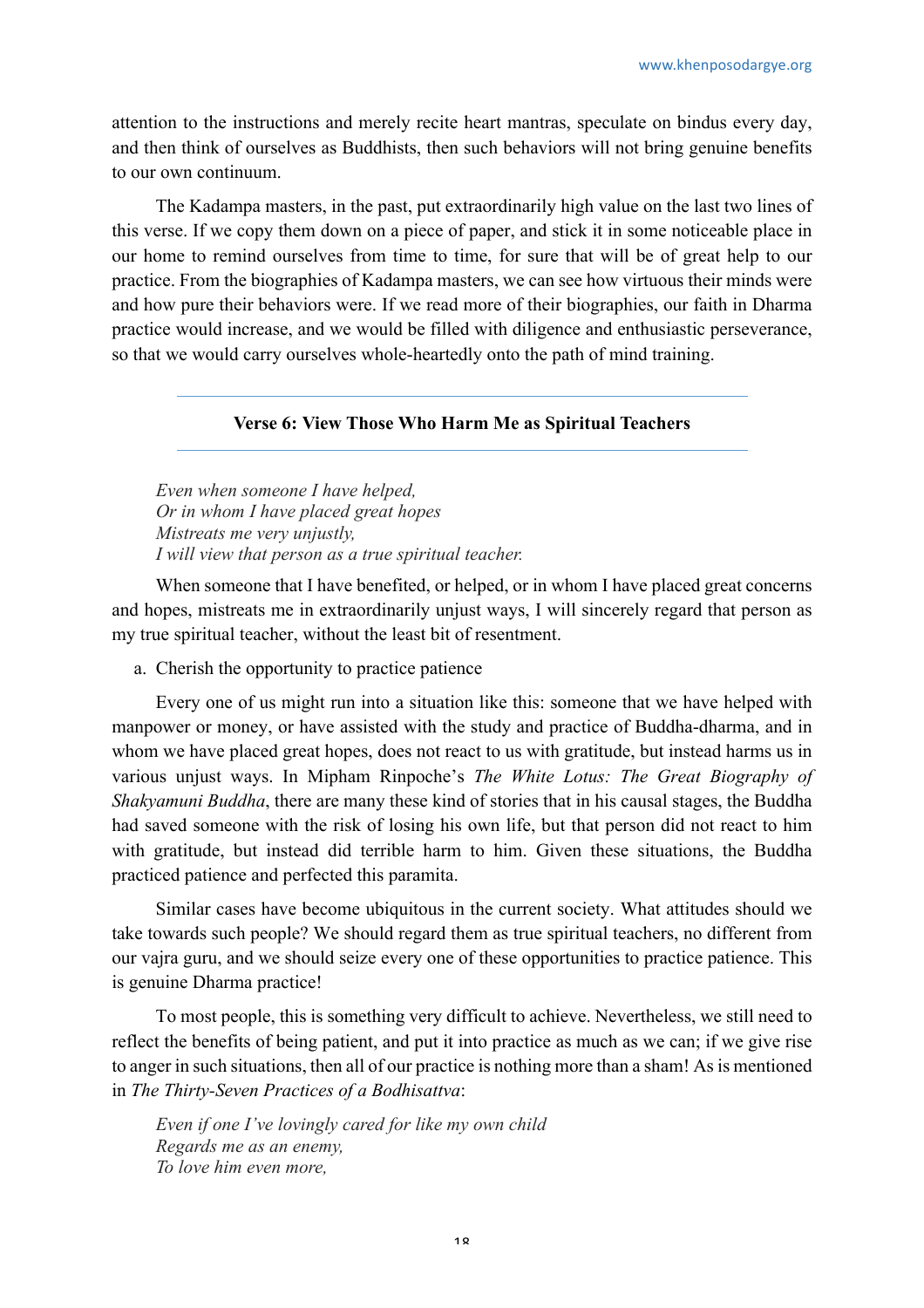#### *As a mother loves a sick child, is the practice of a bodhisattva.*

These are the fundamental attitudes that we should fully hold towards Dharma practice. When others harm you for no reason at all, not only are you not provoked, but you also generate great compassion towards them; you dedicate all your merits to them and view them as spiritual teachers – that is the way of a real practitioner. If you gnash your teeth with hatred and boil over with rage toward someone who has taken your belongings, that is not the way of a true practitioner, and is an even further deviation from the path of a Bodhisattva.

## b. A story of Khenpo Sodargye

To view those who harm us, as being no different from our own guru is something very difficult to do. Khenpo Sodargye shared his story during his teaching:

Several years ago, I brought back a statue of Manjushri from India, but unfortunately, the statue was stolen by someone who knew me very well. Since my childhood, I have always had a tremendous faith in Manjushri. What's more, it had taken a lot of trouble to get the statue through customs. Therefore, I had made up my mind to enshrine this sacred statue as my field of refuge, to which I could, with great care, make offerings. That statue had supreme blessing powers, and I would not have sold it even if someone had offered me millions of RMB—I am so attached to Manjushri!

Later, when the stewards heard that it had been stolen, they asked me whether I would like to have the theft investigated, or whether I would like to seek help from the police. I knew who had stolen it, so if I had sought help from the police, it would not have been difficult to get the statue back. However, at that time, I thought: "If we make enquiries, everyone will know who is the one who stole the statue. Buddha statues were meant to benefit beings, but if this would arouse the afflictions of the thief, I'd rather give the statue to him as a present, even if I was the only one that knew about it. In the end, this seemed like the best opportunity for me to practice patience." So, I declined the kind offer of the stewards, and the whole thing was thus settled.

# **Verse 7: Secretly Take Upon Myself All Their Sufferings**

*In brief, directly or indirectly, I will offer help and happiness to all my mothers, And secretly take upon myself All their pains and suffering.*

No matter whether directly or indirectly, I will offer happiness and benefits to all the sentient beings that have been my loving mothers. I shall secretly take upon myself all my mothers' pains and suffering.

a. View all living beings as my mothers

The verse has taught us the paramount pith instruction on the path of Bodhisattvas. All Mahayana practitioners, no matter whether engaged in Sutrayana practices or Tantrayana practices, should meditate on and practice this pith instruction. Without it, we cannot call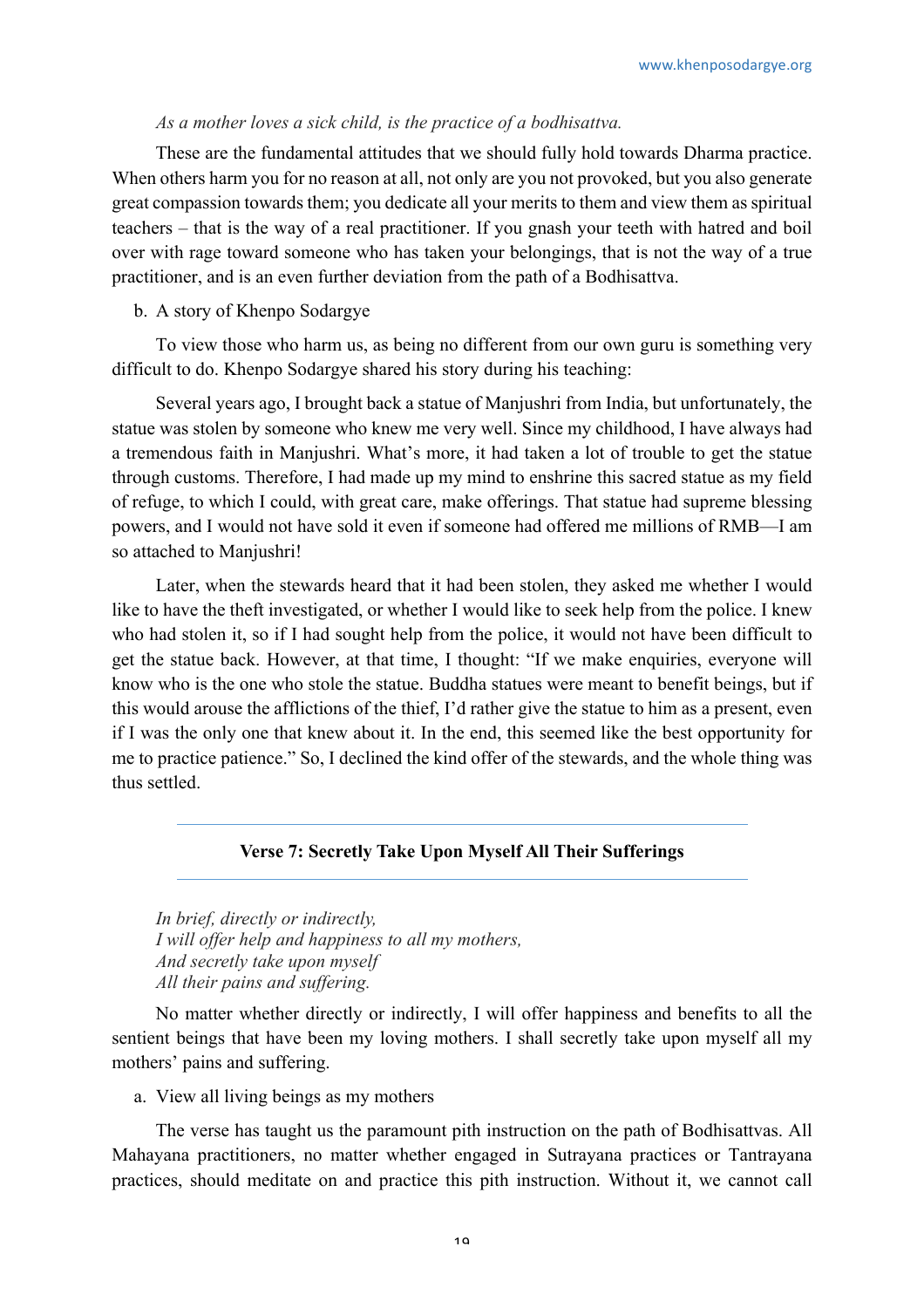ourselves Mahayana practitioners.

It is recounted in *The White Lotus: The Great Biography of Shakyamuni Buddha*, that Buddha Shakyamuni, over hundreds and thousands of eons, discarded self-attachment, and carried out the compassionate activities of benefiting sentient beings by giving them happiness and taking upon himself their sufferings. We, too, should follow the steps of the Buddha. This is something we should seriously reflect on.

As is stated in *The Thirty-Seven Practices of a Bodhisattva*:

*If all the mothers who have loved me since beginningless time are suffering, What is the use of my own happiness? So, with the aim of liberating limitless sentient beings, To set my mind on enlightenment is the practice of a bodhisattva.*

All living beings have been my mothers since beginningless time, and while they were my mother, they have loved me as much as my mother in this life has. To make sure that their child has enough to eat, they would rather go hungry themselves. When their child is sick, the mother has no appetite for food and drink, and if it were possible, she would rather exchange the cure of her child with her own life. Not only do the mothers of human beings act in this way, but even ferocious beasts, like tigers and lions, are full of love for their children. There are detailed elaborations on this in Patrul Rinpoche's *The Words of My Perfect Teacher*.

Now since all sentient beings, who have been my father or mother, are suffering in samsara, or are being oppressed by the intolerable sufferings of the hell-realms, how can we, their own children, seek only our own personal happiness. What is the meaning of such a practice? So, every one of us must, with the great compassion, offer all of our happiness and benefits without a trace of miserliness, directly or indirectly, to all of our loving mothers.

b. Benefit all living beings directly or indirectly

Since my mothers, from beginningless time, are suffering unmeasurable pain in the cyclic existence of the three realms, I secretly aspire to take all their sufferings upon myself, and quietly offer all my peace and happiness to them.

His Holiness Jigme Phuntsok Rinpoche said that, if we can give peace and happiness to others directly, this would be the best. However, if we could not, we should aspire to offer all our peace and happiness to sentient beings, and to take upon ourselves all their hurt and suffering. If we meditate in this way progressively, by the time we reach a certain point, we will be able to directly take in the sufferings of sentient beings, and directly offer them happiness and peace.

So this is an indirect offering: If we are not now sufficiently qualified to give them peace and happiness directly, we should aspire in our heart, that all our peace and happiness be dedicated to all of our mother beings since time without beginning, and aspire to be of benefit to them to the best of our ability.

And what is a direct offering? It is to save the lives of living beings scheduled to be slaughtered and to release them again into freedom. Now, the time has come in which liferelease is very much needed to help sentient beings. Not only should every one of us do life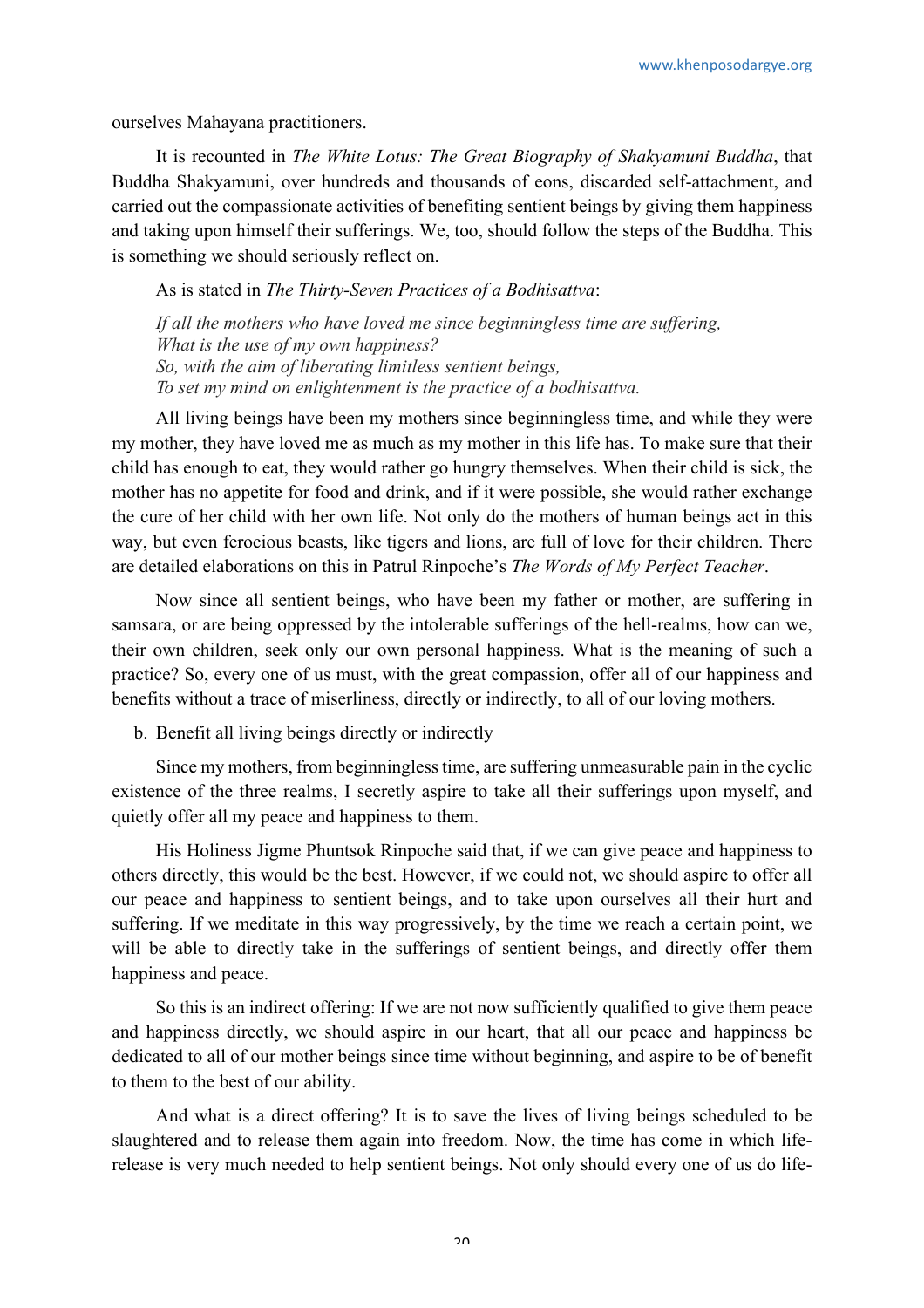release, but we should also, as much as possible, persuade others to do the same. Among monastics, some people do life-release very often, each time saving and releasing several hundreds of millions of living beings. The merits of this life-release are indeed inconceivable, and the future fruits of it are also inconceivable.

Life-release is different from other virtuous actions. When doing other virtuous deeds, if one's motivation is impure, the action only leads to very petty fruit. However, life release is different. Even if one saves and releases lives with impure motives, or even with wrong views, its corresponding result is unfailing. Life-release directly benefits sentient beings. Therefore, I wish that, each year, we could release more captive animals than that of the previous one.

#### c. Pray to the guru for more blessings

As was mentioned earlier, Langri Tangpa's *Eight Verses for Training the Mind* is easy to understand in its literal meaning, but indeed, it is very difficult to truly combine that understanding with real practice.

The excellence of the instruction revealed in this verse lies in that it teaches us to exchange our own happiness and benefits, for the sufferings of others. The exchanging oneself for others spoken of here, is a little bit different from the one taught in the fifth verse. The instruction in the fifth verse is the one on the practice of the Bodhicitta; but the instruction taught here is the one on the practice of the Four Immeasurables. The Four Immeasurables are the foundation of Bodhicitta. If we build this foundation well, the other key instructions will be easier to master.

Now that we have received this pith instruction, we should use it as much as possible in our daily lives. If we cannot master the practices of this pith instruction, no matter how much we meditate on the Great Perfection, all of these efforts would be in vain. They would be completely meaningless. Therefore, we must develop faith in this instruction, and keep practicing it. This is the pith instruction of the practice of a Bodhisattva.

Dharma practitioners, on the basis of their own learning, meditating and practicing, should also supplicate to their guru more, and spontaneously, the guru's blessings will be infused into their hearts. In this way, they will master all the key instructions of both Sutrayana and Tantrayana quickly, and will be able to carry all the manifest appearances of phenomena onto the path, and the natural wakefulness of mind will exert itself. To awaken the primordial nature of the mind, without the blessings of the guru, is impossible. When giving the transmission and teachings of Manjushri Great Perfection, His Holiness Jigme Phuntsok Rinpoche said, "When you supplicate, by perceiving your root guru as being no different than Manjushri, you will definitely accomplish Great Perfection."

# **Verse 8: All Things Are Like Illusions**

*I will learn to keep all these practices Untainted by thoughts of the eight worldly concerns. May I recognize all things as like illusions,*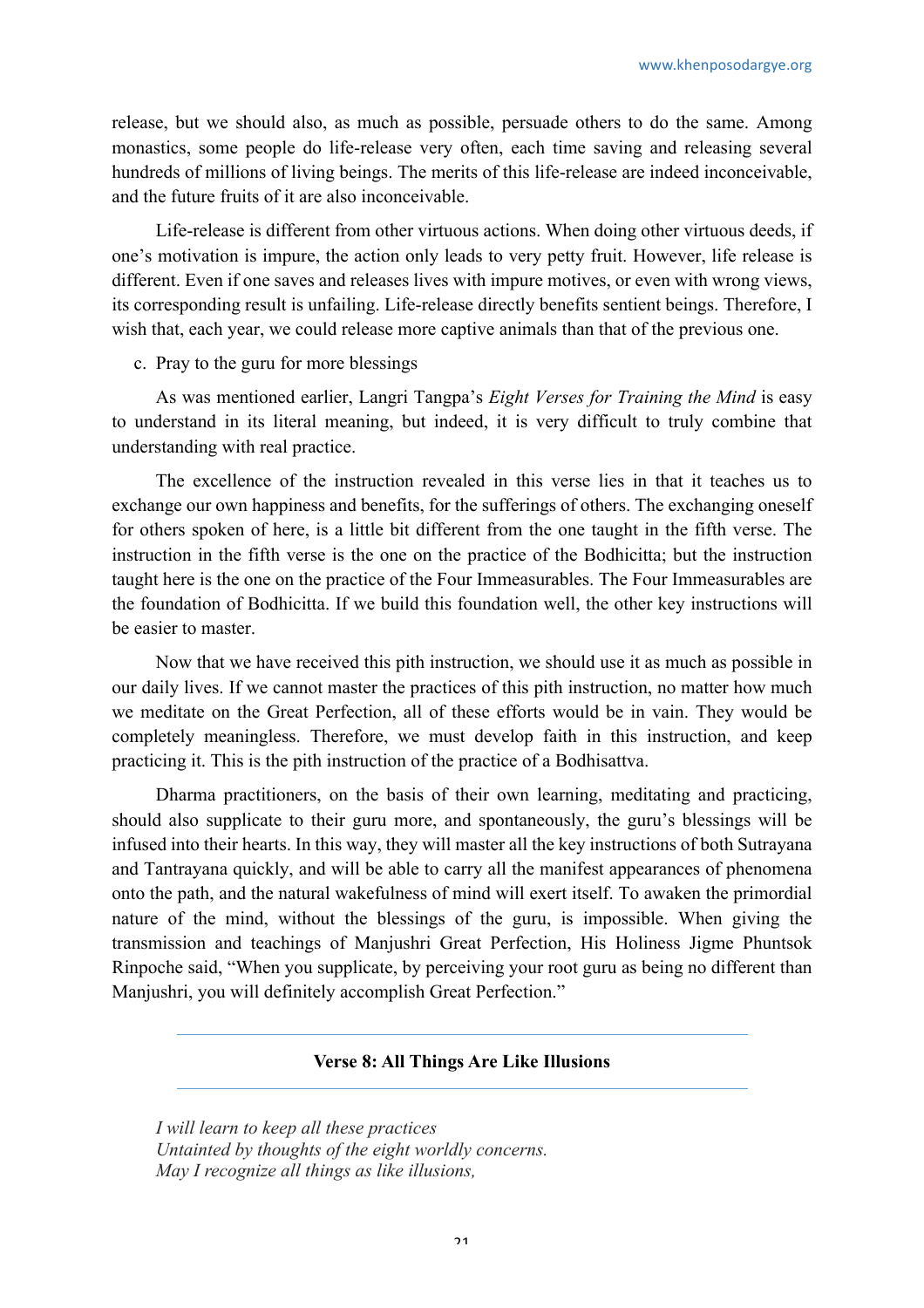#### *And, without attachment, gain freedom from bondage.*

May all my practices and actions, in the past, present, and future, be undefiled by the eight worldly concerns, be untainted by wealth or fame; and through recognizing all phenomena as like illusions, may I eradicate all the clinging to true existence within my mind. May I be released from the bondage of the four extremes and concepts, and attain the ultimate liberation.

#### a. Stay away from the eight worldly concerns

If our mind is contaminated by the eight worldly concerns, even though we have practiced virtuous deeds, the fruit of these deeds will not be excellent. On the contrary, only merits undefiled by the eight worldly concerns are merits imbued with the Mahayana prajna. Worldly people have no intention of keeping away from the eight worldly concerns, and that is why they cannot obtain the ultimate wisdom, or the ultimate liberation. Many Dharma practitioners practice in anonymity, delve in listening, reflecting, meditating, and serve the Three Jewels diligently and conscientiously, not for fame or wealth. This indicates that they know the harms of the eight worldly concerns, and are learning to keep away from them. But, some practitioners still have a deep love of prestige and self-promotion, and this reveals that their practice is far from enough, that they need to learn more about the harm of the eight worldly concerns, to realign their objectives, and to work harder!

One time, a patron was coming to visit the great Kadampa Geshe Ben Gungyal. Before the patron arrived, Geshe Ben Gungyal cleaned the shrine room, and decorated the Buddha statues. However, when he suddenly discovered that his motivations were impure, and that he was only trying to impress his patrons, he immediately took a handful of ashes and put them on the offerings. Later, Padampa Sangye praised that those ashes were the best offering to the Buddha in Tibet! This is because Geshe Ben Gungyal transcend his worldly concerns, and moreover, he recognized that all phenomena are like dreams and illusions, devoid of any true, independent or intrinsic existence.

b. View all phenomena as illusions

If we refer to relevant instructions in *The Thirty-Seven Practices of a Bodhisattva*, they are the stanzas that follow:

*When encountering objects which please us, To view them like rainbows in summer, Not ultimately real, however beautiful they appear, And to relinquish craving and attachment, is the practice of a bodhisattva.*

*The various forms of suffering are like the death of one's child in a dream: By clinging to deluded perceptions as real we exhaust ourselves. Therefore, when encountering unfavorable circumstances, To view them as illusions is the practice of a bodhisattva.*

When afflictive emotions arise, such as attachment or anger, we should directly examine the nature of these emotions, so that we will not be deluded by these phenomena, and that we will be released from bondage and achieve enlightenment.

This verse addresses the Dharma practice from the highest perspective. The instructions